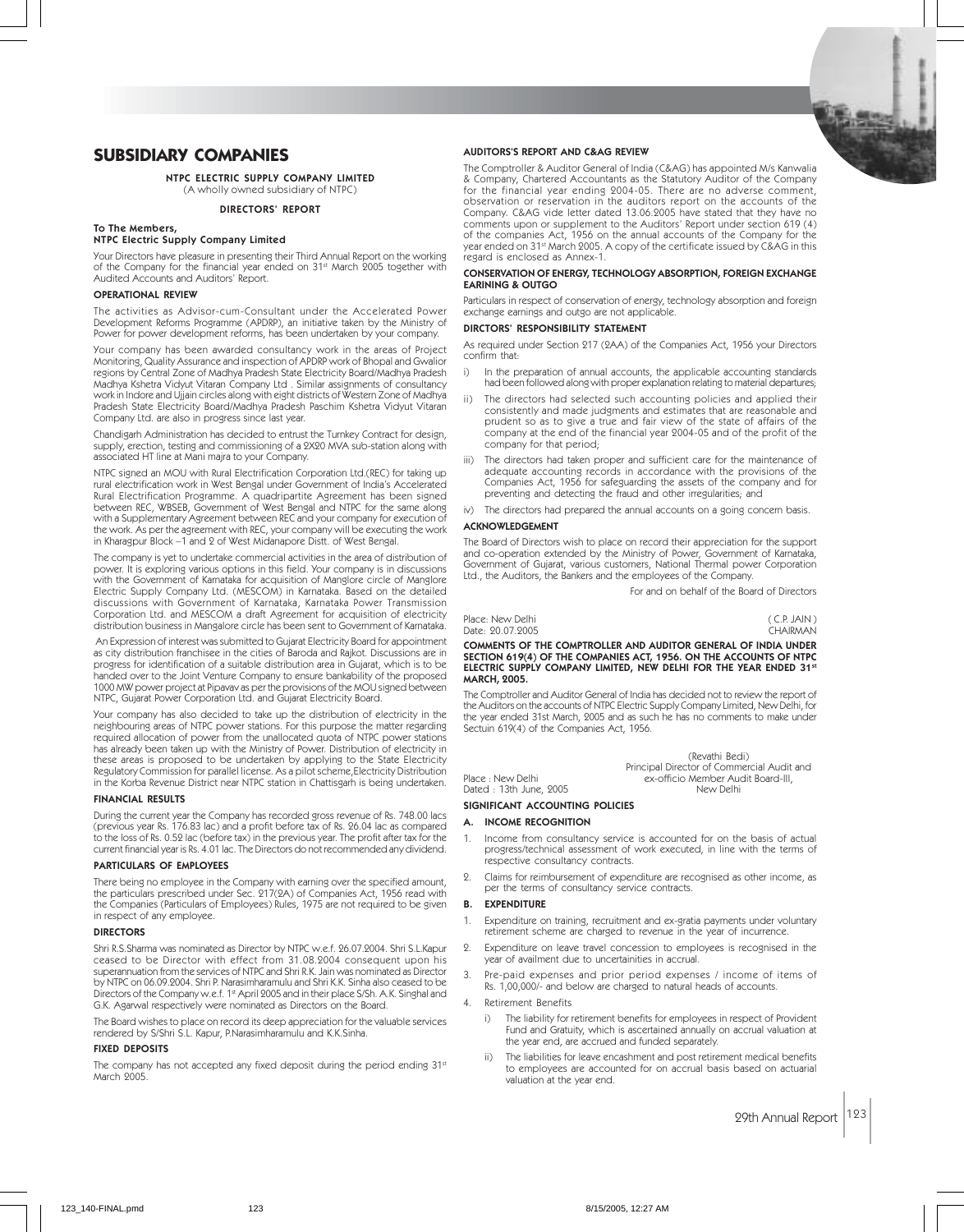

NTPC ELECTRIC SUPPLY COMPANY LIMITED BALANCE SHEET AS AT 31ST MARCH 2005

|                                                                                  |          |                                           | Rounded in Rs. |
|----------------------------------------------------------------------------------|----------|-------------------------------------------|----------------|
|                                                                                  | SCH. No. | 31.03.2005                                | 31.03.2004     |
| <b>SOURCES OF FUNDS</b>                                                          |          |                                           |                |
| <b>SHAREHOLDERS' FUNDS</b>                                                       |          |                                           |                |
| Capital                                                                          | 1        | 809100                                    | 809100         |
|                                                                                  | 9        | 338100                                    |                |
| Reserves & Surplus                                                               |          |                                           |                |
| <b>TOTAL</b>                                                                     |          | 1147200                                   | 809100         |
| <b>APPLICATION OF FUNDS</b>                                                      |          |                                           |                |
| <b>CURRENT ASSETS, LOANS AND ADVANCES</b>                                        |          |                                           |                |
| Sundry debtors                                                                   | 3        | 91111986                                  | 18853087       |
| Cash and Bank balances                                                           | 4        | 72170307                                  | 3804993        |
| Other current assets                                                             | 5        | 21451                                     |                |
| Loans & Advances                                                                 | 6        | 746653                                    |                |
|                                                                                  |          | 164050397                                 | 22658080       |
| LESS: CURRENT LIABILITIES AND PROVISIONS                                         |          |                                           |                |
| Liabilities                                                                      | 7        | 162903197                                 | 22564898       |
|                                                                                  |          | 162903197                                 | 22564898       |
| <b>Net Current Assets</b>                                                        |          | 1147200                                   | 93182          |
| <b>Deffered Tax Assets</b>                                                       |          |                                           | 35191          |
| Miscellaneous Expenditure                                                        |          |                                           |                |
| (to the extent not written off                                                   |          |                                           |                |
| or adjusted)                                                                     | 8        |                                           | 617824         |
| Profit & Loss Account                                                            |          |                                           | 62903          |
| <b>TOTAL</b>                                                                     |          | 1147200                                   | 809100         |
| Notes on Accounts                                                                | 14       |                                           |                |
| Schedules 1 to 14, accounting policies and cashflow statement form integral part |          |                                           |                |
| of Accounts.                                                                     |          |                                           |                |
| As per our attached report of even date                                          |          |                                           |                |
| For Kanwalia & Co.                                                               |          |                                           |                |
|                                                                                  |          |                                           |                |
| Chartered Accountants                                                            |          | For & on behalf of the Board of Directors |                |
|                                                                                  |          |                                           |                |
| (B.K.Kanwalia)                                                                   |          | (A.K. Singhal)                            | (C.P.Jain)     |
| Partner                                                                          | Director |                                           | Chairman       |
| Place: New Delhi                                                                 |          |                                           |                |
| Date: 21st May, 2005                                                             |          |                                           |                |
| NTPC Electric Supply Company Limited                                             |          |                                           |                |
| PROFIT & LOSS ACCOUNT FOR THE YEAR ENDED 31st MARCH 2005                         |          |                                           |                |
|                                                                                  |          |                                           | Rounded in Rs. |
|                                                                                  | Sch. No. | <b>Current Year</b>                       | Previous Year  |
| <b>INCOME</b>                                                                    |          |                                           |                |
| Sales                                                                            | 9        | 61150963                                  | 14630513       |
| Other income                                                                     | 10       | 13649250                                  | 3052133        |
| <b>TOTAL</b>                                                                     |          | 74800213                                  | 17682646       |
| <b>EXPENDITURE</b>                                                               |          |                                           |                |
| Employees' remuneration                                                          |          |                                           |                |
| and benefits                                                                     | 11       | 54663655                                  | 13141099       |
| Administration and other expenses                                                | 12       | 17519892                                  | 4580978        |
| Finance charges                                                                  | 13       | 12876                                     | 13447          |
| Total                                                                            |          | 72196423                                  | 17734747       |
| Profit/ (Loss) before Tax                                                        |          | 2603790                                   | (52101)        |
| Provision for Current Tax                                                        |          | 2167596                                   |                |
| Profit/ (Loss) after Current Tax                                                 |          | 436194                                    | (52101)        |
| Provision for deffered tax                                                       |          | 35191                                     | 18691          |
| Profit/ (Loss) after tax                                                         |          | 401003                                    | (33410)        |
| Balance brought forward                                                          |          | (62903)                                   | (29493)        |
| Balance carried to Balance sheet                                                 |          | 338100                                    | (62903)        |

face value Rs.10/- each) - Basic and Diluted  $\overline{4.96}$  (0.41)

(B.K.Kanwalia) (A.K. Singhal) (C.P.Jain) Partner Chairman Director Chairman

For & on behalf of the Board of Directors

**Authorised** 10,000,000 equity shares of Rs. 10/- each (previous year 10,000,000 equity shares of Rs. 10/- each) 100000000 100000000 100000000 Issued , Subscribed and Paid-up 80,910 equity shares of Rs. 10/- each (Previous year 80,910 equity shares of Rs. 10/- each) are held by the holding company, National Thermal Power Corporation Ltd. and its nominees 809100 809100 809100 809100 809100 Schedule 2 RESERVES AND SURPLUS Surplus, balance in Profit and Loss Account **338100** (62903)  $338100$   $(62903)$ Schedule 3 SUNDRY DEBTORS Outstanding over six months —Unsecured, considered good 53161773 53161773 Others —Unsecured, considered good 37950213 18853087 37950213 18853087 91111986 18853087 Schedule 4 CASH AND BANK BALANCES Cash on hand (includes Cheques & Drafts on hand ) 13878000 3779383 Balances with scheduled Banks — Current Account 3292307 25610 — Term Deposit Account **55000000** 72170307 3804993 Cheques & Drafts on hand 13878000 3777450 Schedule 5 OTHER CURRENT ASSETS Interest accrued on Short Term Deposits with Indian Banks 21451 21451 SCHEDULE 6

Rounded in Rs.

31.03.2005 31.03.2004

NTPC ELECTRIC SUPPLY COMPANY LIMITED SCHEDULES FORMING PART OF BALANCE SHEET

Schedule 1 CAPITAL

LOANS & ADVANCES Advance Tax deposit & tax deducted at source 2898390

# Schedule 7 CURRENT LIABILITIES & PROVISIONS

Less: Provision 2151737

| <b>Sundry Creditors</b>               |           |          |
|---------------------------------------|-----------|----------|
| For goods and services                |           |          |
| -Others                               | 1130200   | 10800    |
| Deposits, retention money             |           |          |
| from contractors and others           | 32510     |          |
|                                       | 1162710   | 10800    |
| Advances from customers and others    | 8485000   | 3785000  |
| Other Liabilities                     | 6528443   | 1170441  |
| Amount received against deposit works | 68980000  |          |
| Amount payable to NTPC Ltd.           | 77747044  | 17598657 |
|                                       | 162903197 | 22564898 |

746653

 $|124|$  29th Annual Report

Place : New Delhi Date : 21st May, 2005

As per our attached report of even date

For Kanwalia & Co.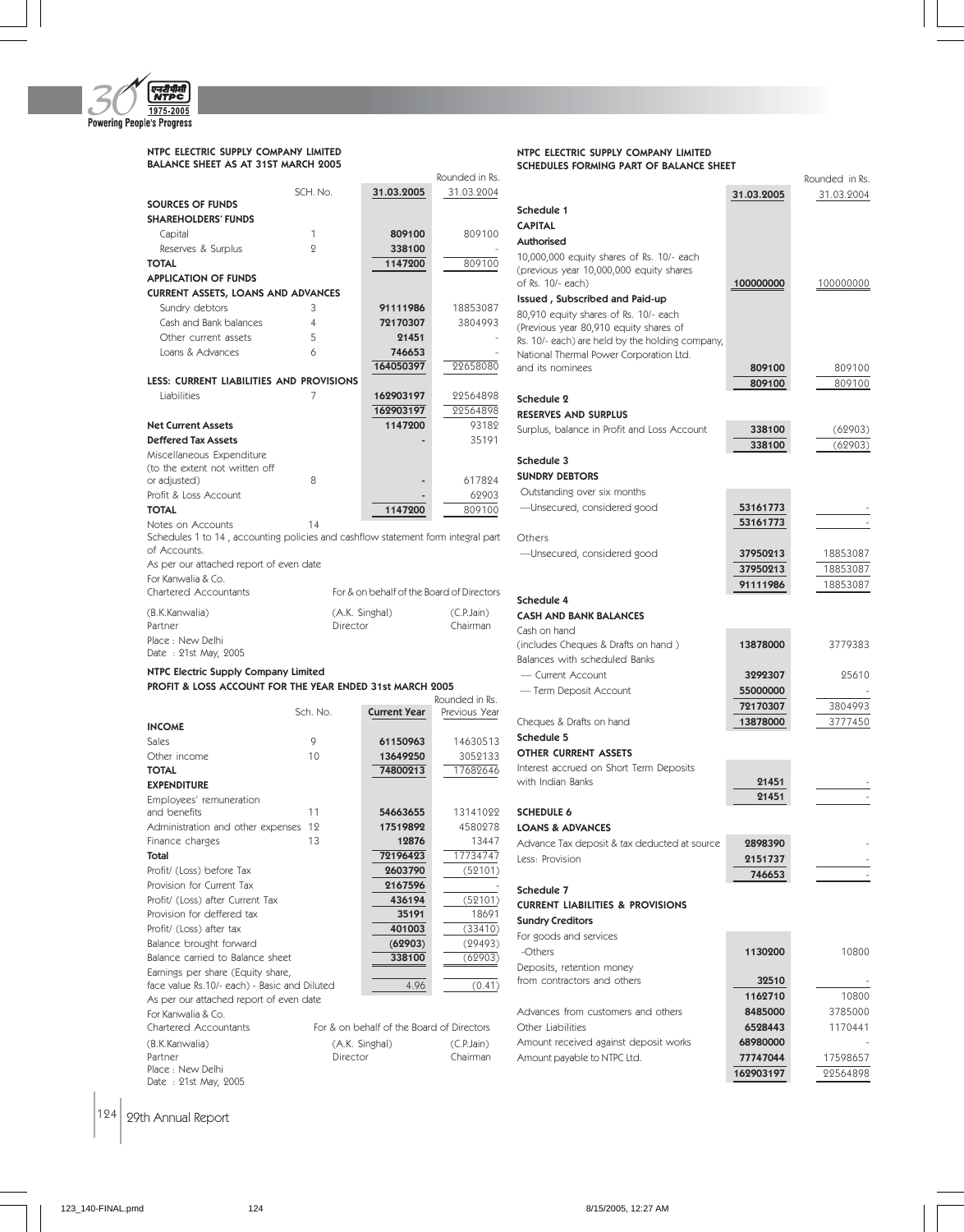# Schedule 8 MISCELLANEOUS EXPENDITURE (To the extent not writen off or Adjusted)

|                                                            |                          | Rounded in Rs. | Breakup of miscellaneous experises                                                                                             |                             |               |
|------------------------------------------------------------|--------------------------|----------------|--------------------------------------------------------------------------------------------------------------------------------|-----------------------------|---------------|
|                                                            | 31.03.2005               | 31.03.2004     | Expenses on hiring of vehicles                                                                                                 | 2805844                     | 917210        |
| Premilinary (incorporation) expenses                       |                          |                | Transport vehicle running expenses                                                                                             | 22462                       |               |
| Balances as per last Balance Sheet                         | 617824                   | 772280         | Furnishing expenses                                                                                                            | 575207                      | 21300         |
| Additions during the year                                  |                          |                | Other Reimbursibles billed to clients                                                                                          | 538005                      |               |
| Less Deductions/Adjustments                                | 617824                   | 154456         | Subscription to trade and                                                                                                      |                             |               |
|                                                            |                          | 617824         | other associations                                                                                                             | 7361                        | 800           |
| Schedule 9                                                 |                          |                | Others                                                                                                                         | 300877                      | 462439        |
| <b>SALES</b>                                               | <b>Current Year</b>      | Previous Year  |                                                                                                                                | 4249756                     | 1401749       |
| Consultancy, project management                            |                          |                | Schedule 13                                                                                                                    |                             |               |
| and supervision fees                                       | 61150963                 | 14630513       | <b>FINANCE CHARGES</b>                                                                                                         |                             |               |
|                                                            | 61150963                 | 14630513       | Bank Charges                                                                                                                   | 12876                       | 13447         |
| Schedule 10                                                |                          |                |                                                                                                                                | 12876                       | 13447         |
| <b>OTHER INCOME</b>                                        |                          |                |                                                                                                                                |                             |               |
| Reimbursibles billed to clients                            | 13622127                 | 3052133        | Schedule 14                                                                                                                    |                             |               |
| Interest from Indian Banks (Gross)                         |                          |                | <b>Notes on Accounts</b>                                                                                                       |                             |               |
| (Tax deducted at source Rs.5672,                           |                          |                | i) During the year, the Company has revised its accounting policies with respect to                                            |                             |               |
| previous year Rs. NIL)                                     | 27123                    |                | income recognition and accounting of Pre-paid expenses and prior period                                                        |                             |               |
|                                                            | 13649250                 | 3052133        | expenses/income. There is no impact of the revision of the above accounting<br>policies on the accounts for the current year.  |                             |               |
| Schedule 11<br><b>EMPLOYEES' REMUNERATION AND BENEFITS</b> |                          |                |                                                                                                                                |                             |               |
| Salaries, Wages, Bonus, allowances & benefits              | 45146739                 | 11032671       | ii) Related Party Disclosures                                                                                                  |                             |               |
| Contribution to Provident and other funds                  | 4699818                  | 981348         | a. The Company is a wholly owned subsidiary of National Thermal Power                                                          |                             |               |
| Welfare Expenses                                           | 4817098                  | 1127003        | Corporation Limited (NTPC Ltd.).                                                                                               |                             |               |
|                                                            | 54663655                 | 13141022       | b. Key Management Personnel (appointed by the Holding Company i.e. NTPC                                                        |                             |               |
| Schedule 12                                                |                          |                | Ltd.)                                                                                                                          |                             |               |
| <b>ADMINISTRATION AND OTHER EXPENSES</b>                   |                          |                | Shri C.P.Jain<br>Chairman                                                                                                      |                             |               |
| Power charges                                              | 202220                   | 47560          | Shri K.K.Sinha<br>Director                                                                                                     |                             |               |
| Rent                                                       | 1072377                  | 258678         | Shri P.Narasimharamulu<br>Director                                                                                             |                             |               |
| Repairs and maintenance                                    |                          |                | Shri S.L.Kapur<br>Director                                                                                                     | Superannuated on 31.08.2004 |               |
| <b>Building</b>                                            | 81993                    |                | Shri R.D.Gupta<br>Director                                                                                                     | Resigned w.e.f. 30.06.2004  |               |
| Others                                                     | 42437                    | 10182          | Shri R.S.Sharma<br>Director                                                                                                    |                             |               |
|                                                            | 124430                   | 10182          | Shri R.K.Jain<br>Director                                                                                                      |                             |               |
| Insurance                                                  | 8381                     | 2364           | c. The Key Management Personnel are on appointment to the Company on part-                                                     |                             |               |
| Training and recruitment expenses                          | 228482                   | 39000          | time basis from the Holding Company NTPC Ltd. The Company pays no                                                              |                             |               |
| Communication expenses                                     | 1130494                  | 339381         | remuneration to the key management personnel as their remuneration (being                                                      |                             |               |
| Inland travel                                              | 7742421                  | 2042998        | full-time employees of the Holding Company) is paid by NTPC Ltd.                                                               |                             |               |
| Tender expenses                                            | 227666                   | 2530           | iii) The Company is operating in a single segment, that is providing consultancy,                                              |                             |               |
| Less: Reciept from sale of tenders                         | 38250                    |                | project management and supervision services.                                                                                   |                             |               |
|                                                            | 189416                   | 2530           | iv) All the employees of the Company are on secondment from the Holding Company                                                |                             |               |
| Remuneration to Auditors                                   |                          |                | i.e. NTPC Ltd. The liabilities for retirement benefits in respect of Gratuity, leave                                           |                             |               |
| Audit fees                                                 | 16530                    | 10800          | encashment and post retirement medical benefits to employees have been<br>accounted for as apportioned by the Holding Company. |                             |               |
| Tax Audit fees                                             | 7670                     |                |                                                                                                                                |                             |               |
| In Other Capacity                                          | 18580                    |                | v) Earnings per share                                                                                                          |                             |               |
| Out of pocket expenses                                     | $\overline{\phantom{a}}$ |                | The elements considered for calculation of Earnings per share (Basic & Diluted)                                                |                             |               |
|                                                            | 42780                    | 10800          | are as under:                                                                                                                  |                             |               |
| Entertainment expenses                                     | 452221                   | 102042         |                                                                                                                                | Current year                | Previous year |
| Expenses for transit camp                                  | 506336                   | 22330          | Net Profit after Tax used as numerator (Rs.)                                                                                   | 401003                      | (33410)       |
| Prefeasibility study expenses                              | 279578                   |                | Weighted average number of                                                                                                     |                             |               |
| Preliminary expenses written off                           | 617824                   | 154456         | equity shares used as denominator                                                                                              | 80910                       | 80910         |
| Books and periodicals                                      | 77035                    | 21216          | Earnings per share (Rupees)                                                                                                    | 4.96                        | (0.41)        |
| Professional Charges & Consultancy fees                    | 7648                     |                | Face value per share (Rupees)                                                                                                  | 10.00                       | 10.00         |
| EDP hire and other charges                                 | 312274                   | 117431         | vi) The provision for tax for the current year amounting to Rs. 21,67,596/- (Previous                                          |                             |               |
| Printing and stationary                                    | 276219                   | 7561           | year Nil) includes the tax for the previous year amounting to Rs. 15,859/-.                                                    |                             |               |
| Misc. expenses                                             | 4249756                  | 1401749        | vii)Previous year's figures have been regrouped/ rearranged wherever necessary.                                                |                             |               |
|                                                            | 17519892                 | 4580278        | viii) Information pursuant to Part IV of Schedule VI of the Companies Act, 1956.                                               |                             |               |

Rounded in Rs. Current Year Previous Year **844** 917210

Breakup of miscellaneous expenses

29th Annual Report 125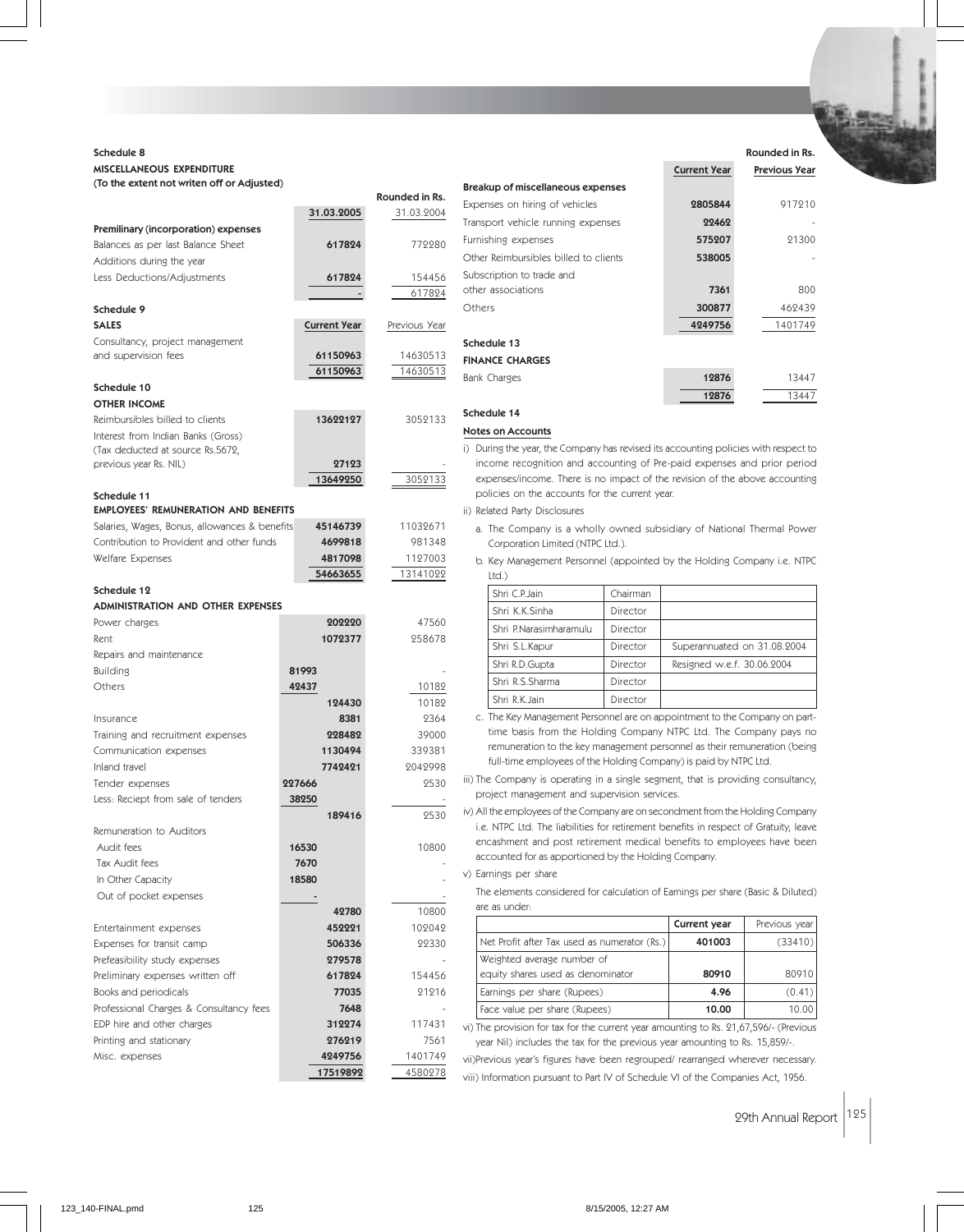

| BALANCE SHEET ABSTRACT AND COMPANY'S GENERAL BUSINESS PROFILE:                                            |                                                |                                           |
|-----------------------------------------------------------------------------------------------------------|------------------------------------------------|-------------------------------------------|
| 1. Registration Detail                                                                                    |                                                | State Code: 0 5 5                         |
| Registration No.   U  <br>4 0 <br>1 <sup>1</sup><br>0I                                                    | 8 <sup>1</sup><br>D<br>$\mathbf{Q}$<br>LI<br>0 | 0 2 G <br>1 6 6 <br>3 5 <br>I<br>1        |
|                                                                                                           | Date                                           | Month<br>Year                             |
| Balance Sheet Date                                                                                        | 3 1                                            | 5<br>0 3<br>2 0 0                         |
| 2. Capital Raised during the year                                                                         |                                                |                                           |
| (Amounts in Rs. Thousand)                                                                                 |                                                |                                           |
| Public Issue                                                                                              |                                                | Right issue                               |
| NLI                                                                                                       |                                                | InLi<br>l Ll                              |
| Bonus Issue                                                                                               |                                                | Private Placement                         |
| NLI                                                                                                       |                                                | $N$ i $L$                                 |
| 3. Position of Mobilisation and Deployment of Funds (Amount in Rs. Thousands)<br><b>Total Liabilities</b> |                                                | <b>Total Assets</b>                       |
| 1  6   4   0   5   0                                                                                      |                                                | 164050                                    |
| <b>Source of Funds</b>                                                                                    |                                                |                                           |
| Paid up Capital                                                                                           |                                                | Reserve & Surplus                         |
| 8009                                                                                                      |                                                | 3 3 <br>8                                 |
| Secured Loans                                                                                             |                                                | Unsecured Loans                           |
| $\vert N \vert$ i $\vert$ l                                                                               |                                                | In I<br>$\lfloor$                         |
| <b>Application of Funds</b>                                                                               |                                                |                                           |
| Net Fixed Assets                                                                                          |                                                | Investments                               |
| $N$   $ $ $ $ $ $                                                                                         |                                                | NI L<br>L                                 |
| Net Current assets                                                                                        |                                                | Deferred Tax Asset                        |
| 1 1 4 7                                                                                                   |                                                | In I<br>$\mathsf{L}$                      |
| Misc. Expenditure                                                                                         |                                                | <b>Accumulated Losses</b>                 |
| Iniil                                                                                                     |                                                | ΝI<br>$\overline{1}$<br>L.                |
| 4. Performance of Company (Amount in Rs. Thousands)                                                       |                                                |                                           |
| Turnover                                                                                                  |                                                | Total Expenditure                         |
| 6 1 1 5 1                                                                                                 |                                                | 7 2<br>$\vert$ 1<br>9 6                   |
| Profit Before Tax                                                                                         |                                                | Profit After Tax                          |
| 2 6 0 4                                                                                                   |                                                | 4 0 1                                     |
| Earning Per Share in Rs.                                                                                  |                                                | Dividend Rate (%)                         |
| 4 9 6<br>5. Generic name of three principal products/services of Company                                  |                                                | In L<br>I LI                              |
|                                                                                                           |                                                | (As per monetary terms)                   |
| Item Code No.                                                                                             |                                                |                                           |
| (ITC Code)                                                                                                |                                                |                                           |
| Product Description                                                                                       |                                                |                                           |
| For Kanwalia & Co.                                                                                        |                                                |                                           |
| <b>Chartered Accountants</b>                                                                              |                                                | For & on behalf of the Board of Directors |
| (B.K.Kanwalia)                                                                                            | (A. K. Singhal)                                | (C.P.Jain)                                |
| Partner                                                                                                   | Director                                       | Chairman                                  |
| Place: New Delhi                                                                                          |                                                |                                           |
| Date: 21st May, 2005                                                                                      |                                                |                                           |
| <b>CASH FLOW STATEMENT</b>                                                                                |                                                |                                           |
|                                                                                                           |                                                | Rounded in Rs.                            |

|                                        |           | <b>Current Year Previous Year</b> |
|----------------------------------------|-----------|-----------------------------------|
| A. CASHFLOW                            |           |                                   |
| FROM OPERATING ACTIVITIES              |           |                                   |
| Net Profit / (Loss) before tax         |           |                                   |
| and extraordinary items                | 9603790   | (52101)                           |
| Adjustment for:                        |           |                                   |
| write off of preliminary expenses      | 617824    | 154456                            |
| Operating profit                       |           |                                   |
| before working capital changes         | 3991614   | 109355                            |
| Adjustments for:                       |           |                                   |
| Trade payables & other liabilities     | 140338999 | 99593614                          |
| Trade & other receivables              | 72280350) | (18853087)                        |
|                                        | 68057949  | 3670597                           |
| Cash from operations                   | 71979563  | 3779889                           |
| <b>Direct Taxes Paid</b>               | 2914249   |                                   |
| Net Cash from operating activities - A | 68365314  | 3779889                           |
|                                        |           |                                   |

B. CASHFLOW FROM INVESTING ACTIVITIES C. CASHFLOW FROM FINANCING ACTIVITIES D. OTHERS Net increase / Decrease in cash & cash equivalents (A+B+C+D) 68365314 3772882 Cash & Cash equivalents (opening balance) 3804993 32111 Cash & Cash equivalents (closing balance) 72170307 3804993 Note: Cash & Cash equivalents includes cash on hand and balance with banks.

As per our report of even date

| Chartered Accountants                    | For & on behalf of the Board of Directors |                        |
|------------------------------------------|-------------------------------------------|------------------------|
| (B.K.Kanwalia)<br>Partner                | (A. K. Singhal)<br>Director               | (C.P.Jain)<br>Chairman |
| Place: New Delhi<br>Date: 21st May, 2005 |                                           |                        |

### AUDITORS' REPORT

For Kanwalia & Co.

The Members

M/s. NTPC Electric Supply Company Ltd.

New Delhi

We have audited the attached balance sheet of M/s NTPC Electric Supply Company Ltd. (a wholly owned subsidiary of NTPC Ltd.) as at 31st March 2005, the profit and loss account and also the cash flow statement for the quarter ended on that date annexed thereto. These financial statements are the responsibility of the company's management. Our responsibility is to express an opinion on these financial statements based on our audit.

We conducted our audit in accordance with the auditing standards generally accepted in India. Those Standards require that we plan and perform the audit to obtain reasonable assurance about whether the financial statements are free of material misstatement. An audit includes examining, on a test basis, evidence supporting the amounts and disclosures in the financial statements. An audit also includes assessing the accounting principles used and significant estimates made by management, as well as evaluating the overall financial statement presentation. We believe that our audit provides a reasonable basis for our opinion.

As required by the Companies (Auditor's Report) Order, 2003 issued by the Central Government of India in terms of sub-section (4A) of section 227 of the Companies Act, 1956, we enclose in the Annexure a statement on the matters specified in paragraphs 4 and 5 of the said Order.

Further to our comments in the Annexure referred to above, we report that:

- (i) We have obtained all the information and explanations, which to the best of our knowledge and belief were necessary for the purpose of our audit;
- (ii) In our opinion, proper books of account as required by law have been kept by the company so far as appears from our examination of those books;
- (iii) The balance sheet, profit and loss account and cash flow statement dealt with by this report are in agreement with the books of account;
- (iv) In our opinion, the balance sheet, profit and loss account and cash flow statement dealt with by this report comply with the accounting standards referred to in sub-section (3C) of section 211 of the Companies Act, 1956;
- (v) The provisions of clause (g) of subsection (1) of section 274 of the Companies Act, 1956 are not applicable in view of the notification issued by the Central Government vide GSR 829(E) dated 21.10.2003.

(vi) In our opinion and to the best of our information and according to the explanations given to us, the said accounts give the information required by the Companies Act, 1956, in the manner so required and give a true and fair view in conformity with the accounting principles generally accepted in India:

- (a) in the case of the balance sheet, of the state of affairs of the company as at 31st March 2005;
- (b) in the case of the profit and loss account, of the profit for the year ended on that date; and
- (c) in the case of the cash flow statement, of the cash flows for the year ended on that date.

For Kanwalia & Co. Chartered Accountants (B.K.Kanwalia) Partner

Membership No.: 7719

Place: New Delhi Date : 21st May, 2005

126 29th Annual Report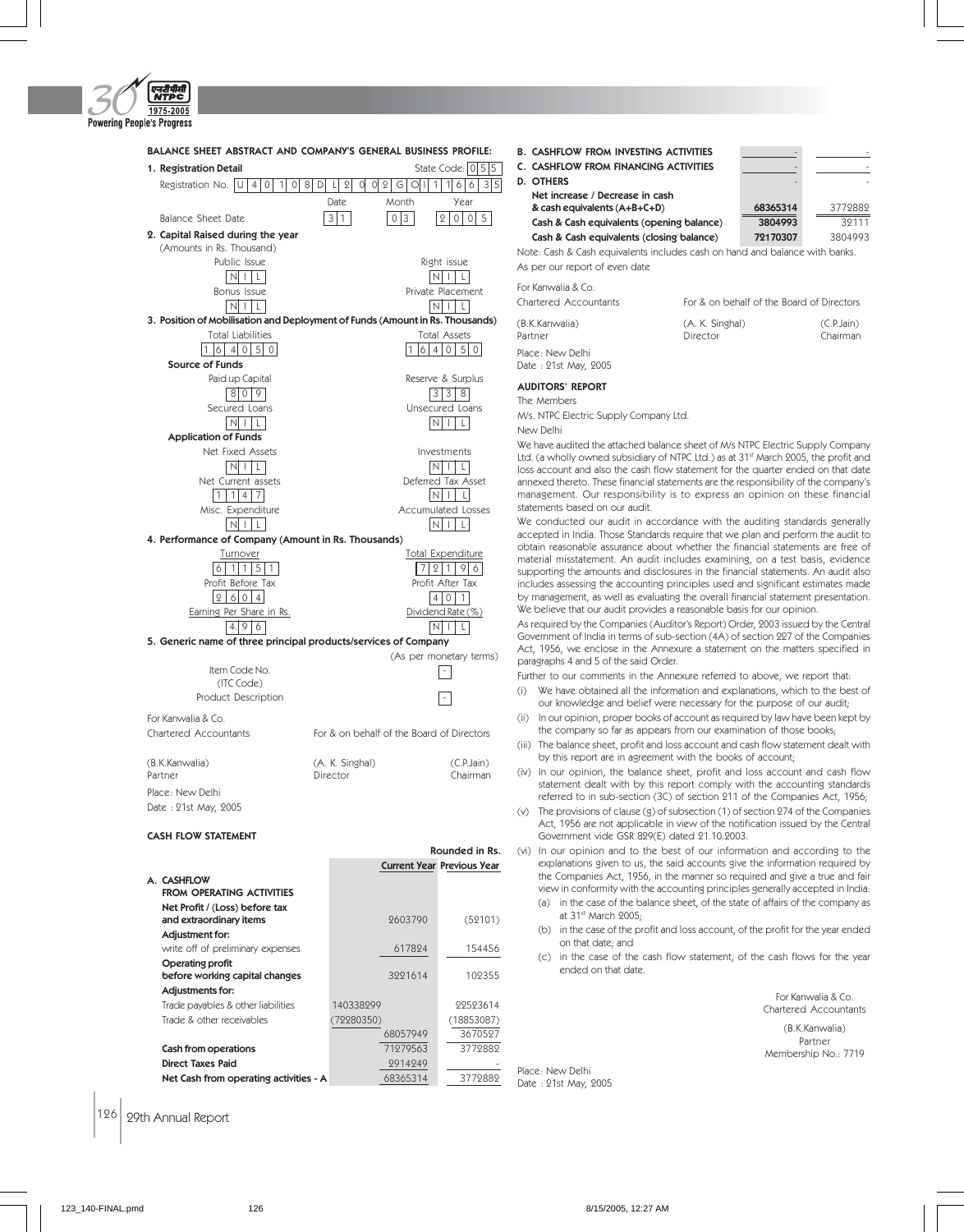### ANNEXURE TO THE AUDITORS' REPORT

Referred to in paragraph 3 of our report of even date.

- (i) (a) The company does not have Fixed Assets. Accordingly, the provisions of clause 4(i) (b) & (c) of the Companies (Auditors' Report) Order, 2003 are not applicable to the company.
- (ii) (a) The company does not have inventory. Accordingly, the provisions of clause 4(ii) (b) & (c) of the Companies (Auditors' Report) Order, 2003 are not applicable to the company.
- (iii) (a) The Company has not granted any loans to companies, firms or other parties covered in the register maintained under section 301 of the Companies Act 1956. Accordingly, the provisions of clause 4(iii) (b), (c) & (d) of the Companies (Auditors' Report) Order, 2003 are not applicable to the company.
	- (e) No loans have been taken from companies, firms or other parties listed in the registers maintained under Section 301 of the Companies Act, 1956. Accordingly, the provisions of clause 4(iii) (f) & (g) of the Companies (Auditors' Report) Order, 2003 are not applicable to the company.
- (iv) In our opinion and according to the information and explanations given to us, there are adequate internal control systems commensurate with the size of the company and nature of its business with regard to the sale of services. During the course of our audit, we have not observed any continuing failure to correct major weaknesses in internal controls.
- (v) (a) The company has not carried out any transactions required to be entered into the register maintained under section 301 of the Companies Act 1956. Accordingly, the provisions of clause 4 (v) (b) of the Companies (Auditors' Report) Order, 2003 are not applicable to the company.
- (vi) The Company has not accepted deposits from the public.
- (vii) The provisions of the Order related to internal audit are not applicable to the company as the paid up capital plus reserves of the company are less than Rs. 50 lac at the commencement of the year under audit and the average annual turnover for the three consecutive financial years immediately preceding the year under audit being less than Rs. 5 crore. However, in our opinion, the Company has an internal audit system commensurate with the size and nature of its business.
- (viii) The maintenance of cost records under section 209(1)(d) of the Companies Act 1956 is not applicable to the company, as the company has not commenced any activities related to distribution of electricity.
- (ix) (a) The Company is regular in depositing the statutory dues like Income Tax, Service Tax with the appropriate authorities. According to the information and explanations given to us, no undisputed amounts payable in respect of income tax, wealth tax, sales tax, service tax, customs duty, excise duty and cess were in arrears, as at  $31<sup>st</sup>$  of March 2005 for a period of more than six months from the date they became payable. The provisions related to provident fund, investor protection fund and employees' state insurance etc. along with the related provisions of clause (ix) (b) are not applicable to the company.
	- (b)According to the information and explanation given to us, there are no dues of sales tax, income tax, customs duty, wealth tax, excise duty and cess, which have not been deposited on account of any dispute.
- (x) Not applicable as the company has been in existence for less than three years as on 31st of March 2005 having been incorporated in August 2002.
- (xi) Not applicable as the company has not taken any loans from a financial institution, bank or by way of issue of debentures.
- (xii) The company has not granted any loans or advances.
- (xiii) In our opinion, the company is not a chit fund or a nidhi / mutual benefit fund / society. Therefore, the provisions of clause 4(xiii) as well as the sub-clauses (a), (b), (c) & (d) of clause 4(xiii) of the Companies (Auditor's Report) Order, 2003 are not applicable to the company.
- (xiv) In our opinion, the company is not dealing in or trading in shares, securities, debentures and other investments. Accordingly, the provisions of clause 4 (xiv) of the Companies (Auditors' Report) Order, 2003 are not applicable to the company.
- (xv) The company has not given any guarantees for loans taken by others from banks or financial institutions.
- (xvi) The company has not raised any term loams.
- (xvii) The company has not raised any short term or long-term funds.
- (xviii) The company has not made preferential allotment of shares to companies, firms or other parties listed in the registers maintained under Section 301 of the Companies Act, 1956.
- (xix) The company has not issued any debentures.
- (xx) The company has not raised money through a public issue.
- (xxi) According to the information and explanations given to us, no fraud on or by the company has been noticed or reported during the course of our audit.

For Kanwalia & Co. Chartered Accountants

|                      | (B.K.Kanwalia)       |
|----------------------|----------------------|
| Place : New Delhi    | Partner              |
| Date: 21st May, 2005 | Membership No.: 7719 |

# NTPC HYDRO LIMITED (A wholly owned subsidiary of NTPC) DIRECTORS' REPORT

#### To the Members NTPC Hydro Limited

Your Directors have pleasure in presenting their Third Annual Report on the performance of the company for the financial year ended 31<sup>st</sup> March 2005 together with Audited Accounts and Auditors' Report.

### OPERATIONAL REVIEW

Your Company has entered into an Agreement with West Bengal State Electricity Board for implementation of Rammam Stage III, Hydro Electric Project (90 MW), subject to its Techno-Commercial viability and statutory clearances. The Company has since started activities related to updating of Detailed Project Report (DPR). Actions are also initiated towards implementation of the project.

Your Company has also completed the activities related to preparation of DPR for Lata-Tapovan Hydro-Electric Project on river Dhauliganga in the state of Uttranchal. The Installed Capacity of the project envisaged in DPR is 162 MW (3 x 54 MW). DPR has been submitted to CEA. Implementation activities of the Project shall be initiated after receipt of Techno-Economic Clearance.

The Company, in order to explore business development opportunities in Hydro sector, has short-listed approx. 7500 MW for NTPC (>250 MW) and 700 MW for NHL, (<250 MW) in various states like Uttranchal, Arunachal Pradesh, Karnataka, Andhra Pradesh, J&K and Meghalaya. Out of the above, Govt. of Arunachal Pradesh has allotted two projects namely Hutong and Kalai with total Installed Capacity of approx. 4400 MW and Govt. of Uttranchal allotted Rupsiabagad-Khasiabada (260 MW) to NTPC. Implementation activities of these projects shall be initiated by NTPC on establishing techno-commercial viability and statutory clearances and entering into implementation agreement.

The Company plans to implement approx. 252 MW upto XI plan period from the following projects.

- Lata-Tapovan Project in Uttranchal : 162 MW
- Rammam St-III Project in West Bengal : 90 MW

252 MW

#### FINANCIAL REVIEW

During the financial year ending on 31st March 2005 the company has incurred a loss of Rs.30,467,227 as against a loss of Rs.17,245,415 during the last year. The loss was on account of charging of employees' remuneration, administrative and other expenses to Profit & Loss Account since as per Accounting Standard-26 on Intangible Assets, pending approval of Detailed Project Report all expenditure relating to the project are to be charged to Profit & Loss Account.

#### PARTICULARS OF EMPLOYEES

There being no employee in the company with earning over the specified amount, the particulars prescribed under Section 217(2A) of Companies Act, 1956 read with the Companies (Particulars of Employees) Rules, 1975 are not required to be given in respect of any employee.

#### DIRECTORS

Shri P. Narasimharamulu and Shri K.K. Sinha ceased to be Directors of the Company w.e.f. 1st April 2005 and in their place S/Sh. A.K. Singhal and G.K. Agarwal respectively were nominated as Directors on the Board.

The Board wishes to place on record its deep appreciation for the valuable services rendered by S/Sh. P. Narasimharamulu and K.K. Sinha.

# FIXED DEPOSITS

The company has not accepted any fixed deposit during the period ending 31st March 2005.

#### AUDITORS REPORT & C&AG REVIEW

The Comptroller and Auditor General of India (C&AG) has appointed M/s S. R. Kapur & Co., Chartered Accountants as Statutory Auditor of the Company for the financial year 2004-2005. They were the Statutory Auditor of the company for the previous financial year as well. The C&AG vide their letter dated 22.07.2005 reviewed the report of the Auditors on the Annual Accounts of the company for the year ended on 2004-2005 and had stated that they have no comments upon or supplement to the Auditors' Report under Section 619(4) of the Companies Act, 1956. A copy of the letter issued by C&AG in this regard is at Annex – I.

### CONSERVATION OF ENERGY, TECHNOLOGY ABSORPTION, FOREIGN EXCHANGE EARNING & OUTGO

Particulars in respect of conservation of energy, technology absorption and foreign exchange earnings and outgo are not applicable to the Company.

29th Annual Report 127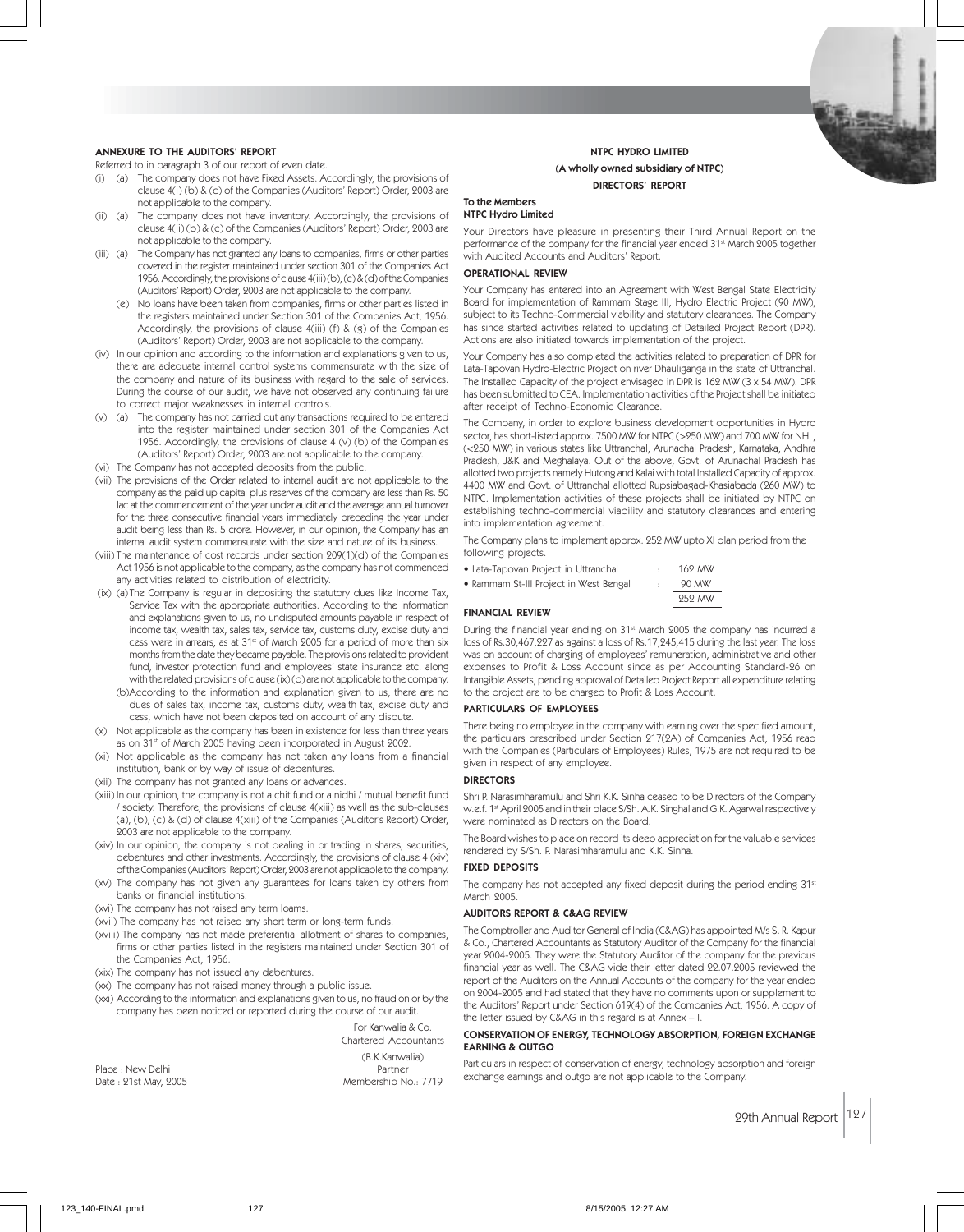

# DIRECTORS' RESPONSIBILITY STATEMENT

As required under Section 217 (2AA) of the Companies Act, 1956 your Directors confirm that:

- i) in the preparation of annual accounts, the applicable accounting standards had been followed along with proper explanation relating to material departures;
- ii) the directors had selected such accounting policies and made judgments and estimates that are reasonable and prudent so as to give a true and fair view of the state of affairs of the company as at 31st March, 2005 and of the loss of the company for that period;
- iii) the directors had taken proper and sufficient care for the maintenance of adequate accounting records in accordance with the provisions of the Companies Act for safeguarding the assets of the company and for preventing and detecting the fraud and other irregularities; and
- iv) the directors had prepared the annual accounts on a going concern basis.

# ACKNOWLEDGEMENT

The Board of Directors wish to place on record its appreciation for the support and co-operation extended by National Thermal Power Corporation Ltd., Govt. of Uttranchal, West Bengal, Arunachal Pradesh, Andhra Pradesh, Karnataka, J&K, Meghalaya, the Auditors, the Bankers and the employees of the Company.

For and on behalf of the Board of Directors

| Place: New Delhi | (C.P.JAIN) |
|------------------|------------|
| Date: 02.08.2005 | CHAIRMAN   |

#### Annex-I

#### COMMENTS OF THE COMPTROLLER AND AUDITOR GENERAL OF INDIA UNDER SECTION 619(4) OF THE COMPANIES ACT, 1956. ON THE ACCOUNTS OF NTPC HYDRO LIMITED, NEW DELHI FOR THE YEAR ENDED 31st MARCH 2005

I have to state that the Comptroller and Auditor General of India has no comments upon or supplement to the Auditors' Report under Section 619(4) of the Companies Act, 1956, on the accounts of NTPC Hydro Limited, New Delhi for the year ended 31st March, 2005.

|                      | (Revathi Bedi)                             |
|----------------------|--------------------------------------------|
|                      | Principal Director of Commercial Audit and |
| Place : New Delhi    | ex-officio Member Audit Board - III.       |
| Dated: 22 July, 2005 | New Delhi                                  |

### SIGNIFICANT ACCOUNTING POLICIES

- 1. The accounts have been prepared on historical cost basis following accrual method of accounting.
- 2. Fixed Assets are shown at historical cost.
- 3. Intangible assets are recorded at their cost of acquisition.
- 4. Depreciation is charged on straight line method at the rates specified in Schedule XIV of the Companies Act, 1956.
- 5. Depreciation on additions to / deductions from fixed assets during the year is charged on pro-rata basis from / up to the month in which the asset is available for use/disposal.
- Assets costing up to Rs. 5000/- are fully depreciated in the year of capitalization.
- Capital expenditure on assets not owned by the Company is reflected as a distinct item in Capital Work-in-Progress till the period of completion and thereafter in the Fixed Assets.
- 8. Capital expenditure referred to in Para 7 is amortised over a period of 4 years, from the year in which the first unit of project concerned comes into commercial operation and thereafter from the year in which the relevant asset becomes available for use.
- Expenditure on Leave Travel Concession to employees is recognized in the year of availment due to uncertainities in accrual.
- 10. Retirement Benefits
	- a) The liability for retirement benefits of employees in respect of Provident Funds and Gratuity, which is ascertained on actuarial valuation at the year end, are accrued and funded separately.
	- b) The liabilities for leave encashment and post retirement medical benefits to employees are accounted for on accrual basis on actuarial valuation at the year end.

# 128 29th Annual Report

|                                     | NTPC HYDRO LIMITED |  |  |  |
|-------------------------------------|--------------------|--|--|--|
| BALANCE SHEET AS AT 31ST MARCH 2005 |                    |  |  |  |

|                                             |                 |               | Rs.        |
|---------------------------------------------|-----------------|---------------|------------|
|                                             | <b>SCHEDULE</b> | As at         | As at      |
|                                             | NO.             | 31.03.2005    | 31.03.2004 |
| I. SOURCES OF FUNDS                         |                 |               |            |
| <b>Shareholders' Funds</b>                  |                 |               |            |
| Capital                                     | 1               | 48,121,100    | 17,548,100 |
| <b>TOTAL</b>                                |                 | 48,121,100    | 17,548,100 |
| <b>II. APPLICATION OF FUNDS</b>             |                 |               |            |
| (1) Fixed Assets                            |                 |               |            |
| (a) Gross Block                             | 9               | 3,501,732     | 1,216,459  |
| (b) Less: Depreciation                      |                 | 582,918       | 177,616    |
| (c) Net Block                               |                 | 2,918,814     | 1,038,843  |
| (d) Capital Work In Progress                | 3               | 662,063       |            |
|                                             |                 | 3,580,877     | 1,038,843  |
| (2)Current Assets, Loans and Advances       |                 |               |            |
| (a) Cash and Bank balances                  | 4               | 1,328,901     | 1,226,034  |
| (b) Loans and Advances                      | 5               | 174,378       | 57,295     |
|                                             |                 | 1,503,279     | 1,283,329  |
| Less:                                       |                 |               |            |
| <b>Current Liabilities and Provisions</b>   |                 |               |            |
| (a) Liabilities                             | 6               | 4,675,698     | 2,019,487  |
| Net Current Assets                          |                 | (3, 172, 419) | (736, 158) |
| (3)(a)Miscellaneous Expenditure 7           |                 |               |            |
| (to the extent not written off or adjusted) |                 |               |            |
| (b) Profit & Loss Account                   |                 | 47,712,642    | 17,245,415 |
| <b>TOTAL</b>                                |                 | 48,121,100    | 17,548,100 |
| Notes on Accounts                           | 10              |               |            |

Schedules 1 to 10, significant accounting policies and cash flow statement form integral part of accounts.

For and on behalf of Board of Directors

 $(C.P.Jain)$ Chairman

As per our report of even date

| For S.R. KAPUR & CO.  |               |  |
|-----------------------|---------------|--|
| Chartered Accountants | (A.K.Singhal) |  |
| (D.K.Gupta)           | Director      |  |
| Partner               |               |  |
| Place : New Delhi     |               |  |
| Date :19 MAY 2005     |               |  |

NTPC HYDRO LIMITED

# PROFIT & LOSS ACCOUNT FOR THE YEAR ENDED 31ST MARCH 2005

|                                                    |                     | Rs.           |
|----------------------------------------------------|---------------------|---------------|
| <b>SCHEDULE</b>                                    | <b>Current Year</b> | Previous Year |
| NO.                                                |                     |               |
| <b>EXPENDITURE</b>                                 |                     |               |
| Employees' remuneration and benefits 8             | 10,870,779          | 5,854,922     |
| Administration & other expenses<br>9               | 19,187,622          | 10,421,220    |
| Depreciation                                       | 407,006             | 177,616       |
| Finance charges                                    | 1,821               | 2.164         |
| Preliminary and Pre-operative Expenses written off |                     | 789,493       |
| Loss                                               | 30,467,227          | 17,245,415    |
| <b>Balance brought forward</b>                     | 17,245,415          |               |
| Balance carried to Balance Sheet                   | 47,712,642          | 17,245,415    |
| Earning per share(Basic/Diluted)                   | (13.85)             | (59.94)       |
|                                                    |                     |               |

As per our report of even date

For and on behalf of Board of Directors

| For S.R. KAPUR & CO.         |               |            |
|------------------------------|---------------|------------|
| <b>Chartered Accountants</b> | (A.K.Singhal) | (C.P.Jain) |
| (D.K.Gupta)                  | Director      | Chairman   |
| Partner                      |               |            |
| Place · New Delhi            |               |            |

Plac Date : 19 MAY 2005

Pa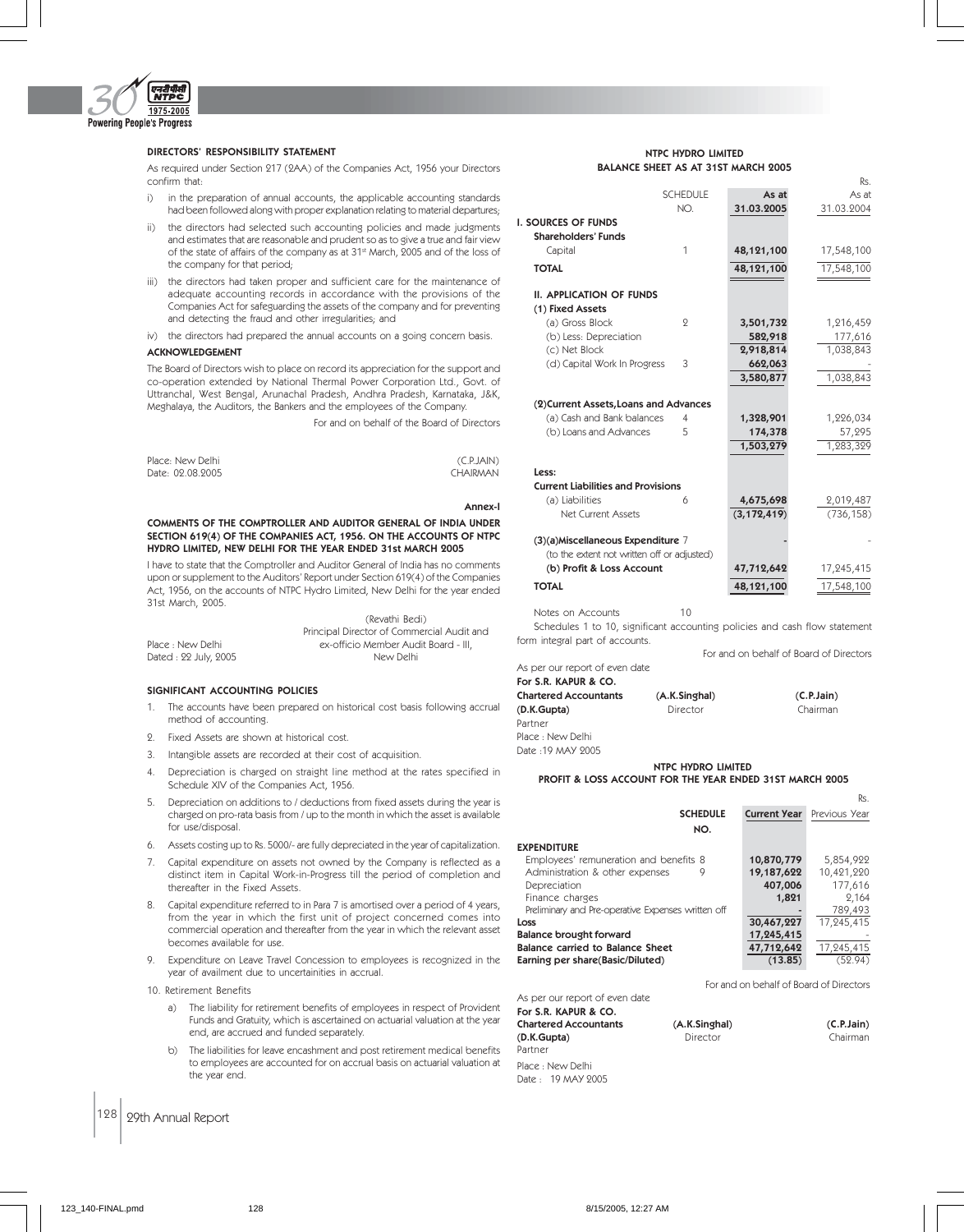# NTPC HYDRO LIMITED SCHEDULES - FORMING PART OF ACCOUNTS

# Schedule 1 (Contd.) Rs.

| <b>SCHEDULES - FORMING PART OF ACCOUNTS</b>                                                                                                                      | As at               | As at               |                                                                                                                                                                                                                         |                         |                         |
|------------------------------------------------------------------------------------------------------------------------------------------------------------------|---------------------|---------------------|-------------------------------------------------------------------------------------------------------------------------------------------------------------------------------------------------------------------------|-------------------------|-------------------------|
|                                                                                                                                                                  |                     | Rs.                 |                                                                                                                                                                                                                         | 31.03.2005              | 31.03.2004              |
|                                                                                                                                                                  | As at<br>31.03.2005 | As at<br>31.03.2004 | <b>SUBSCRIBED AND PAID-UP</b><br>45,62,110 Equity shares of                                                                                                                                                             |                         |                         |
| Schedule 1<br><b>CAPITAL</b><br><b>AUTHORISED</b><br>10,000,000 Equity shares of Rs. 10/- each<br>(Previous year 10,000,000 Equity shares)<br>of $Rs.10/-$ each) | 100,000,000         | 100,000,000         | Rs. 10/- each (Previous year<br>16,54,810 Equity shares of<br>Rs.10/- each) fully paid up.<br>45,62,110 Equity shares of Rs.10/- each<br>are held by the holding company,<br>National Thermal Power Corporation Limited | 45,621,100              | 16,548,100              |
| <b>ISSUED</b><br>10,000,000 Equity shares of Rs. 10/- each<br>(Previous year 10,000,000 Equity shares)<br>$\sim$ F De 10/ each $\sim$                            | 100,000,000         | 100,000,000         | and its nominees)<br>Share Capital Deposit                                                                                                                                                                              | 2,500,000<br>48,121,100 | 1,000,000<br>17,548,100 |

 $of$  Rs.10/- $each)$ 

Schedule 2

| <b>FIXED ASSETS</b><br>Rs.                                |                          |                              |                            |                     |                    |                          |                  |                          |                                            |                     |  |  |  |
|-----------------------------------------------------------|--------------------------|------------------------------|----------------------------|---------------------|--------------------|--------------------------|------------------|--------------------------|--------------------------------------------|---------------------|--|--|--|
|                                                           |                          | <b>GROSS BLOCK (AT COST)</b> |                            |                     |                    | <b>DEPRECIATION</b>      | <b>NET BLOCK</b> |                          |                                            |                     |  |  |  |
| <b>Fixed Assets</b>                                       | As at<br>01.04.2004      | Additions                    | Deductions/<br>Adjustments | As on<br>31.03.2005 | Upto<br>31.03.2004 | For the<br>Year          | Deductions/      | Upto                     | As at<br>Adjustments 31.03.2005 31.03.2005 | As at<br>31.03.2004 |  |  |  |
| Furniture, fixtures & other office<br>equipments          | 757,109                  | 1,040,726                    | 26,919                     | 1,770,916           | 135,459            | 257,728                  | 1,704            | 391,483                  | 1,379,433                                  | 621,650             |  |  |  |
| <b>EDP-Computers</b>                                      | 452,350                  | 664,094                      | $\overline{\phantom{a}}$   | 1,116,444           | 41,935             | 107,196                  |                  | 149,131                  | 967,313                                    | 410,415             |  |  |  |
| <b>Communication Equipments</b>                           | 7,000                    | 48,500                       | $\overline{\phantom{a}}$   | 55,500              | 222                | 42,082                   |                  | 42,304                   | 13,196                                     | 6,778               |  |  |  |
| Capital expenditure on Assets not<br>owned by the Company |                          | 558,872                      | $\overline{\phantom{a}}$   | 558,872             |                    | $\overline{\phantom{a}}$ |                  | $\overline{\phantom{a}}$ | 558,872                                    |                     |  |  |  |
|                                                           | 1,216,459                | 2,312,192                    | 26,919                     | 3,501,732           | 177,616            | 407,006                  | 1,704            | 582,918                  | 2,918,814                                  | 1,038,843           |  |  |  |
| Previous Year                                             | $\overline{\phantom{a}}$ | 1,216,459                    | ٠                          | 1,216,459           | $\sim$             | 177,616                  |                  | 177,616                  | 1,038,843                                  |                     |  |  |  |

|                                   |            | Rs.                      |                                             |            | Rs.        |
|-----------------------------------|------------|--------------------------|---------------------------------------------|------------|------------|
| Schedule 3                        | As at      | As at                    | Schedule 7                                  | As at      | As at      |
| CAPITAL WORK-IN-PROGRESS AT COST  | 31.03.2005 | 31.03.2004               | MISCELLANEOUS EXPENDITURE                   | 31.03.2005 | 31.03.2004 |
| Capital expenditure on assets not |            |                          | (To the extent not written off or adjusted) |            |            |
| owned by the company              |            |                          | Preliminary Expenses                        |            | 773,100    |
| Opening Balance                   |            | $\overline{\phantom{a}}$ | Pre-operative Expenses                      |            | 16,393     |
| Add:Addition During the Year      | 662.063    | $\overline{\phantom{a}}$ | As per last Balance Sheet                   |            | 789,493    |
| Closing Balance                   | 662.063    |                          | Less: Adiustment                            |            | 789,493    |
|                                   |            |                          |                                             |            |            |

Schedule 8

#### Schedule 4 CASH & BANK BALANCES

| SAJILA DANN DALANGEJ          |           |           |
|-------------------------------|-----------|-----------|
| Cash In hand                  | -         | 335       |
| Balances with scheduled banks |           |           |
| Current Account               | 1,328,901 | 1,225,699 |
|                               | 1,328,901 | 1.226.034 |

# Schedule 5

LOANS AND ADVANCES Advances recoverable in cash or in kind or for value to be received

| Unsecured, considered good       |         |        |
|----------------------------------|---------|--------|
| <b>Employees</b>                 | 97,800  | 12,295 |
| <b>Others</b>                    | 52,128  | 45,000 |
| Security deposit other than cash | 24,450  |        |
|                                  | 174,378 | 57.295 |

### Schedule 6

CURRENT LIABILITIES Sundry Creditors for goods and services including Rs.1774648/- (Previous year Rs. 16,77,843/-) payable to NTPC Ltd., Holding Company **4,014,673** 1,807,317 Deposits,retention money from contractors and others 259,307 37,000 Other Liabilities **401,718** 175,170<br>**4,675,698** 2,019,487

 $\frac{1}{034}$ 57,295 Employees' remuneration and benefits Salaries, wages, bonus, allowances & benefits **8,126,256** 4,774,119<br>Contribution to provident and other funds **876,815** 476,725 Contribution to provident and other funds **876,815** Welfare Expenses 1,867,708 604,078 10,870,779 5,854,922 Schedule 9 ADMINISTRATION & OTHER EXPENSES Power Charges **58,322** 11,053 Water Charges 5,622 Rent 20,000 1,785,932 90,000 Repairs & Maintenance **557,317** 295,357 Training & Recruitment Expenses 180,356 Communication Expenses **491,718** 282,142 Travelling Expenses **946,063** 666,637

EMPLOYEES' REMUNERATION AND BENEFITS

| <b>HOVEHING LADELISES</b>                 | 740,003 | UUU,UJI   |
|-------------------------------------------|---------|-----------|
| Remuneration to Auditors                  |         |           |
| Audit Fee                                 | 16,530  | 10,800    |
| In Other Capacity                         | 21,820  |           |
| Brokerage & Commission                    |         | 7.500     |
| <b>Books and Periodicals</b>              | 20,748  | 4.052     |
| Professional charges and consultancy fees | 15,057  | 3,726,766 |

29th Annual Report 129

Rs.

Current Year Previous Year

4,675,698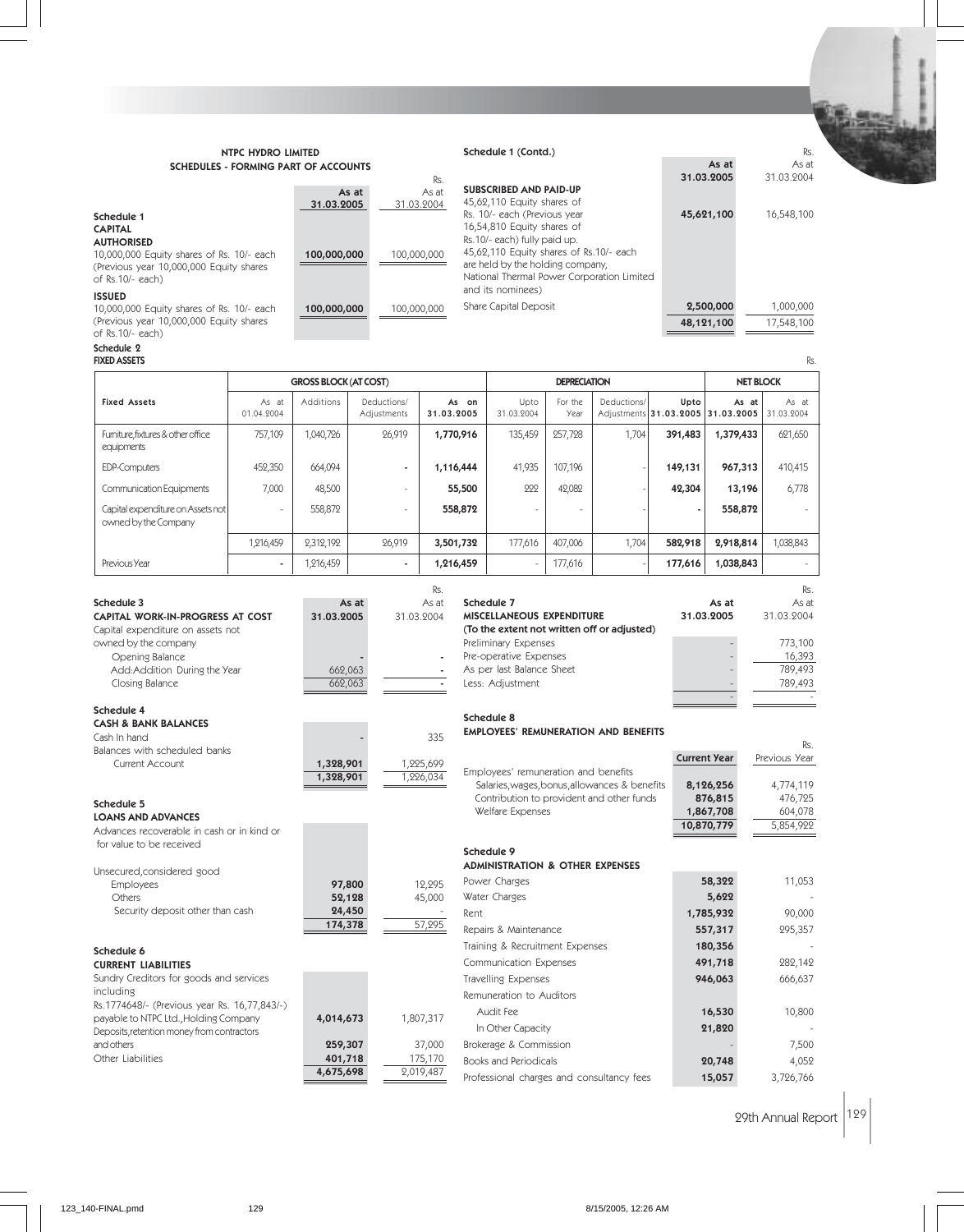

| Schedule 9 (Contd.)                    |                     | Rs.           |
|----------------------------------------|---------------------|---------------|
|                                        | <b>Current Year</b> | Previous Year |
| Survey, Investigation, Consultancy and |                     |               |
| Supervision Charges                    | 13,177,615          | 4,325,400     |
| Legal Expenses                         | 15,114              | 18,767        |
| EDP Hire and other charges             | 327,478             | 194,618       |
| Expenses on Hiring of Vehicle          | 1,000,861           | 143,779       |
| Printing and Stationery                | 55,864              | 71,631        |
| Entertainment Expenses                 | 140,162             | 243,284       |
| Miscellaneous Expenses                 | 147,386             | 329,434       |
| Transit Hostel Expenses                | 223,647             |               |
|                                        | 19,187,622          | 10,421,220    |
| .                                      |                     |               |

| Sources of Funds                 |                         |
|----------------------------------|-------------------------|
| Paid up Capital                  | Capital Deposit Account |
| 5<br>6<br>12                     | 5<br>0                  |
| Secured Loans                    | Reserve & Surplus       |
|                                  |                         |
| Deferred Tax Liability           | Unsecured Loans         |
|                                  |                         |
| <b>Application of Funds</b>      |                         |
| Net Fixed Assets                 | Investments             |
| 18<br>5<br>З<br>$\left( \right)$ |                         |
| Net Current Assets               | Misc. Expenditure       |
| 1<br>3<br>2                      |                         |
| Accumulated Losses               |                         |
| 3<br>4                           |                         |

# Reserve & Surplus  $N$   $1$   $L$ Unsecured Loans  $N$  $|$   $|$   $|$ Investments  $N$   $\vert$   $\vert$   $\vert$   $\vert$   $\vert$   $\vert$

# IV. Performance of Company (Rs. in Thousands)



| V. Generic Names of Three principal Products/Services of Company (As per |  |  |  |
|--------------------------------------------------------------------------|--|--|--|
| monetary terms)                                                          |  |  |  |
|                                                                          |  |  |  |

|                                 | Product Description: |  |  |  |  |  |  |  |  |  |  |  |  | Item Code |  |  |
|---------------------------------|----------------------|--|--|--|--|--|--|--|--|--|--|--|--|-----------|--|--|
| $GENERATIDNN OF TELEECTRICTITY$ |                      |  |  |  |  |  |  |  |  |  |  |  |  |           |  |  |

In terms of our report of even date For S.R. Kapur & Co.

Chartered Accountants

(A.K.Singhal) (C.P. Jain) Partner **Director** Chairman

For and on behalf of Board of Directors

Place : New Delhi

Dated: 19 MAY 2005

#### NTPC HYDRO LIMITED CASH FLOW STATEMENT FOR THE YEAR ENDED 31ST MARCH 2005

|                                      |           |                     | Rs.            |
|--------------------------------------|-----------|---------------------|----------------|
|                                      |           | <b>Current Year</b> | Previous Year  |
| A CASH FLOW FROM                     |           |                     |                |
| <b>OPERATING ACTIVITIES</b>          |           |                     |                |
| <b>Net Loss</b>                      |           | (30, 467, 227)      | (17, 245, 415) |
| Adjustment for:                      |           |                     |                |
| Depreciation                         | 407,006   |                     | 177,616        |
| Preliminary & Pre-operative          |           |                     |                |
| <b>Expenses</b>                      |           |                     | 789,493        |
|                                      |           | 407,006             | 967,109        |
| <b>Operating Loss before Working</b> |           | (30,060,221)        | (16, 278, 306) |
| <b>Capital Changes</b>               |           |                     |                |
| Adjustment for:                      |           |                     |                |
| Trade Payables and Other Liabilities | 2,656,211 |                     | 2,003,694      |
| Loans and Advances                   | (117,083) |                     | (57, 295)      |
|                                      |           | 2,539,128           | 1,946,399      |
| Net Cash from Operating              |           | (27, 521, 093)      | (14, 331, 907) |
| <b>Activities-A</b>                  |           |                     |                |
| <b>B CASH FLOW FROM</b>              |           |                     |                |
| <b>INVESTING ACTIVITIES</b>          |           |                     |                |
| Expenditure on Fixed Assets          |           | (2, 286, 977)       | (1, 216, 459)  |
| Expenditure on Capital               |           |                     |                |
| Work In Progress                     |           | (662, 063)          |                |
|                                      |           | (30, 470, 133)      | (15, 548, 366) |
|                                      |           |                     |                |

# Schedule 10

# NOTES ON ACCOUNT

- 1. Previous year's figures have been regrouped/rearranged wherever necessary.
- 2. Estimated amount of contractors remaining to be executed on capital account and not provided for Rs. 319.87 lakhs.
- 3. Related Party Disclosures
	- i) The Company is a wholly owned subsidiary of National Thermal Power Corporation Limited (NTPC Ltd.)
	- ii) Key Management Perosnnel (appointed by the Holding Company i.e. NTPC Ltd.)

| Shri C.P. Jain            | Chairman |
|---------------------------|----------|
| Shri K.K. Sinha           | Director |
| l Shri P. Narasimharamulu | Director |
| Shri T. Sankaralingam     | Director |

- iii) The Key Management Personnel are on appointment to the Company on part-time basis from the Holding Company NTPC Ltd. The Company pays no remuneration to the key management personnel as their remuneration (being full-time employees of the Holding Company) is paid by NTPC Ltd.
- 4. All the employees are deputed from the parent company. The gratuity, liabilities for leave encashment and post retirement medical benefits to employees have been accounted for as apportioned by the parent company.

# 5. Earning Per Share

I Registration Details

The elements considered for calculation of Earning Per Share (Basic and Diluted) are as under :

|                                                                 |            | <b>Current Year Previous Year</b> |
|-----------------------------------------------------------------|------------|-----------------------------------|
| Net Loss used as numerator                                      | 30,467,227 | 17,245,415                        |
| Weighted Average number of equity shares<br>used as denominator | 22,001,966 | 3.257.479                         |
| Earning Per Share (Rupees) Basic and Diluted                    | (13.85)    | (52.94)                           |
| Face value per share (Rupees)                                   | 10.00      | 10.00                             |

NTPC HYDRO LIMITED

BALANCE SHEET ABSTRACT AND COMPANY'S GENERAL BUSINESS PROFILE

State Code :  $\boxed{0|5|5}$ 

Registration No.  $\boxed{U 4 0 1 0 1 D L 2 0 0 2 G 0 1 1 1 8 0 1 3}$ 



II Capital Raised during the year (Rs. In Thousands).

| Public Issue           |  | $N$ $ 1$ $ 1$ |
|------------------------|--|---------------|
| Rights Issue           |  | NLILI         |
| Bonus Issue            |  | NLIL          |
| Daire and District and |  |               |

Private Placement 2 9 0 7 3

**III Position of Mobilization and Deployment of Funds (Amount in Rs. Thousands)**<br>Total liabilities **Total Assets** Total liabilities  $48121$   $48121$ 

 $|130|$  29th Annual Report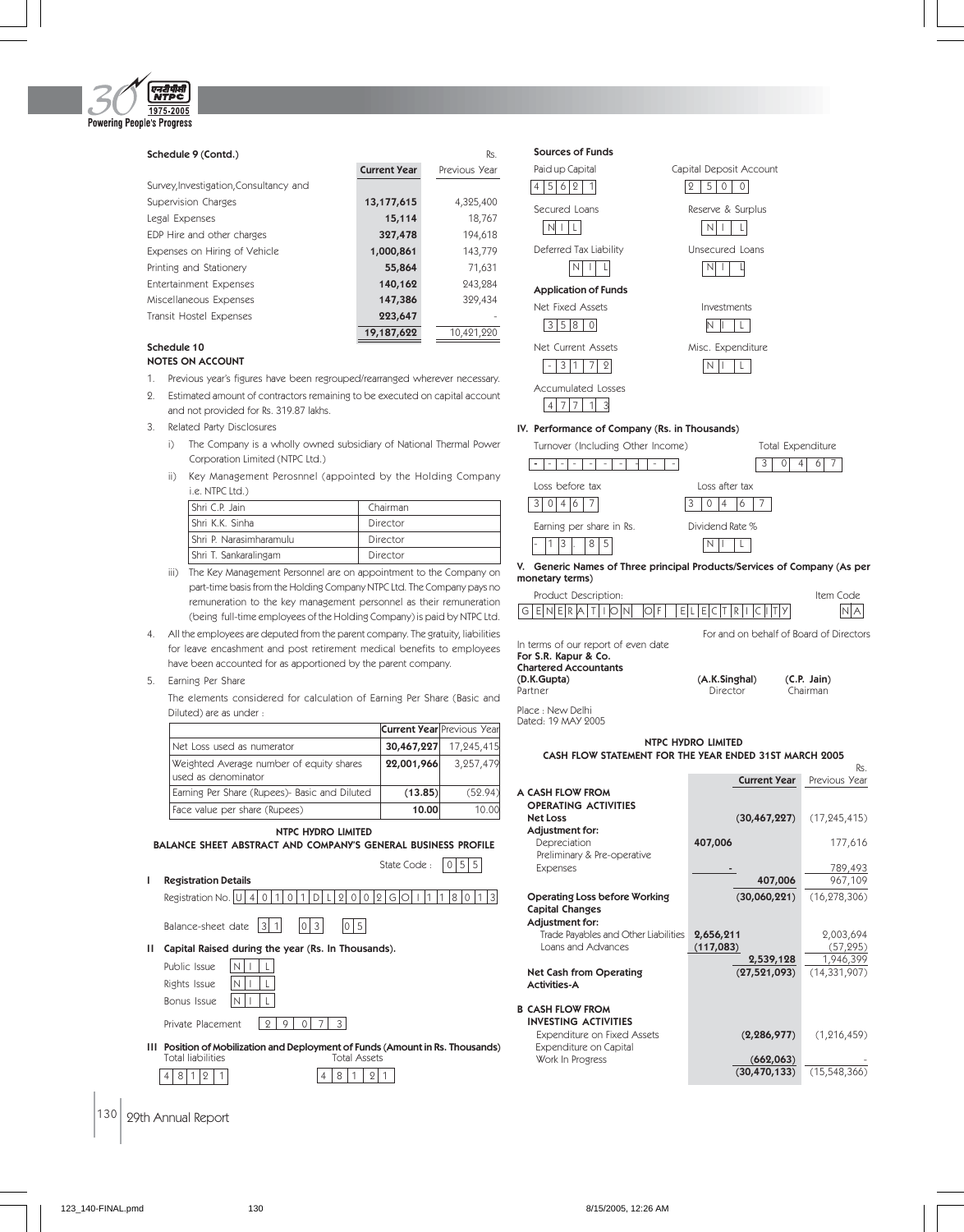|                                                                                               |                     | Rs.           |
|-----------------------------------------------------------------------------------------------|---------------------|---------------|
|                                                                                               | <b>Current Year</b> | Previous Year |
| C CASH FLOW FROM<br><b>FINANCING ACTIVITIES</b><br>Proceeds from issuance of<br>share capital | 30,573,000          | 16,725,000    |
| Net Increase in Cash and<br>$Cash$ equivalents $(A+B+C)$                                      | 102,867             | 1,176,634     |
| Cash and cash equivalents                                                                     |                     |               |
| (Opening Balance)<br>Cash and cash equivalents                                                | 1,226,034           | 49,400        |
| (Closing Balance)                                                                             | 1,328,901           | 1,226,034     |
| Note:Cash and Cash Equivalents consists of Cash in hand and Balance with Banks                |                     |               |

As per our report of even date For and on behalf of the Board of Directors

| $\sim$ by performance to the control of $\sim$       | <u>For and on ochan or the board or birectors</u> |                        |
|------------------------------------------------------|---------------------------------------------------|------------------------|
| For S.R. KAPUR & CO.<br><b>Chartered Accountants</b> | (A.K.Singhal)<br>Director                         | (C.P.Jain)<br>Chairman |
| (D.K.Gupta)<br>Partner                               |                                                   |                        |
| Place : New Delhi<br>Date: 19 MAY 9005               |                                                   |                        |

# AUDITOR'S REPORT

# To the Members of NTPC Hydro Limited New Delhi

- 1. We have audited the attached Balance Sheet of NTPC HYDRO LIMITED as at 31st March, 2005, the Profit and Loss Account and also the Cash Flow statement for the year ended on that date annexed thereto. These financial statements are the responsibility of the company's management. Our responsibility is to express an opinion of these financial statements based on our audit.
- 2. We conducted our audit in accordance with the auditing standards generally accepted in India. Those Standards require that we plan and perform the audit to obtain reasonable assurance about whether the financial statements are free<br>of material misstatement. An audit includes examining, on a test basis, evidence<br>supporting the amounts and disclosures in the financial statem also includes assessing the accounting principles used and significant estimates made by management, as well as evaluating the overall financial statement presentation. We believe that our audit provides a reasonable basis for our opinion.
- 3. As required by the Companies (Auditor's Report) Order, 2003 issued by the Central Government of India in terms of sub-section (4A) of section 227 of the Companies Act, 1956, we enclose in the Annexure a statement on the matters specified in paragraphs 4 and 5 of the said Order.
- Further to our comments in the Annexure referred to above, we report that :
- i. We have obtained all the information and explanations, which to the best of our knowledge and belief were necessary for the purposes of our audit.
- ii. In our opinion, proper books of account as required by law have been kept by the company so far as appears from our examination of those books.
- iii. The Balance Sheet, Profit & Loss Account and Cash Flow Statement dealt with by this report are in agreement with the books of account.
- iv. In our opinion, the Balance Sheet, Profit & Loss Account and Cash Flow Statement dealt with by this report comply with the accounting standards referred to in sub-section (3C) of section 211 of the Companies Act, 1956;
- v. We have been informed that the provisions of section  $274(1)(g)$  of the Companies<br>Act, 1956 are not applicable to the directors of the Company, pursuant to Circular<br>No. 8/2002 dated 22<sup>nd</sup> March, 2002 issued by Departme Government of India as the company is wholly owned subsidiary of the Government Company.
- vi. In our opinion and to the best of our information and according to the explanations given to us, the said accounts read together with notes thereon, give the<br>information required by the Companies Act, 1956, in the manner so required and<br>give a true and fair view in conformity with the accounting principle accepted in India;
	- a) in the case of the Balance Sheet of the state of affairs of the Company as at 31st March, 2005;
	- b) in the case of the Profit & Loss Account, of the loss for the year ended on that date; and
	- c) in the case of the Cash FLow Statement, of the cash flow for the year ended on that date.

for S.R. Kapur & Co. Chartered Accountants

Place : New Delhi (D.K. Gupta) Dated: 19 MAY 2005

Membership No. 089480

Annexure referred in paragraph 3 of Auditor's Report to the Members of NTPC HYDRO LIMITED on the accounts for the year ended on 31st March, 2005 i) a) The company has maintained proper records showing full particulars including

quantitative details and situation of fixed assets. b) All fixed assets have been physically verified by the management during the year which in our opinion, is reasonable having regard to the size of the

- company and the nature of its assets; No material discrepancies were noticed on such verification.
- c) In our opinion and according to the information and explanations given to us no substantial part of fixed assets of the company have been disposed off during the year.
- As the company has not purchased/sold goods during the year nor is there any opening stock, requirement of reporting on physical verification of stocks or maintenance of inventory records is not applicable. iii) The company has neither taken nor granted loans, secured or unsecured from/
- to companies, firms and other parties covered in the register maintained under section 301 of the Companies Act, 1956. Accordingly paragraphs of clauses 4(iii)(b), (c) & (d) of the Companies (Auditor's Report) Order 2003 are not applicable.
- iv) In our opinion and according to the information and explanations given to us, there are adequate internal control procedures commensurate with the size of the company and the nature of its business with regard to purchase of fixed assets. The company has not made any purchase/sale. During the course of our audit, we have not observed any continuing failure to correct major weaknesses in internal control systems.
- v) a) According to the information and explanations given to us, we are of the opinion that the transactions that needed to be entered into the register maintained under section 301 of the Companies Act, 1956 have been so entered.
- b) In our opinion and according to the information and explanations given to us,<br>the transactions made in pursuance of contracts or arrangements entered in<br>the register maintained under section 301 of the Companies Act, 19 exceeding the value of rupees five lakhs in respect of each party during the year have been made at prices which are reasonable and during the year the company has made reimbursements only.
- vi) According to the information and explanations given to us, the company has not accepted deposits under the provisions of section 58A & 58AA of the Companies Act, 1956 and the Companies (Acceptance of Deposits) Rules 1975. In our opinion, the company has an internal audit system commensurate with
- the size and nature of its business.
- viii) The Central Government has prescribed the maintenance of cost records for Electricity Industry under section 209 (1)(d) of the Companies Act, 1956. As the company has not yet started its commercial production, clause 4(viii) of the Companies Auditor's Report Order, 2003 is not applicable. ix) a) The company is regular in depositing with appropriate authorities
	- undisputed statutory dues including provident fund, investor education protection fund, employee's state insurance, income tax, sales tax, wealth tax, service tax, customs duty, excise duty, cess and other material statutory dues applicable to it.
	- b) According to the information and explanations given to us, no undisputed amounts payable in respect of income tax, sales tax, wealth-tax, service tax, customs duty, excise duty and cess were in arrears.
	- According to the information and explanations given to us, there are no dues of sales tax, income tax, customs duty, wealth tax, excise duty and cess which have not been deposited on account of any dispute.
- x) As the company has been registered for a period of less than five years the provisions of clause 4(x) of the Company (Auditor's Report) Order 2003 is not applicable.
- xi) According to the inforamtion and explanations given to us, the company has not taken loans from financial institution, banks or debenture holders.
- xii) The company has not granted loans and advances on the basis of security by way of pledge of shares, debentures, and other securities. The company is not a chit fund or a nidhi/ mutual benefit fund society. Therefore,
- the provisions of clause 4(xiii) of the Companies (Auditor's Report) Order, 2003 is not applicable to the company.
- xiv) The company is not dealing in or trading in shares, securities, debentures and<br>other investments. Accordingly, the provision of clause 4 (xiv) of the Companies<br>(Auditor's Report) Order 2003 is not applicable to the co
- (xv) The company has not given any guarantee for loans taken by others from banks or financial institutions.
- 
- xvi) The company has not taken term loans during the year. xvii) The company has not raised short term or long term funds during the year. xviii)According to the information and explanations given to us, the company has made preferential allotment of shares to National Thermal Power Corporation<br>Limited holding company, covered in the register maintained under section<br>301 of the Companies Act, 1956. In our opinion, the price at which share
- audit. xx) The company has not raised money by public issue.
- 
- xxi) According to the information and explanations given to us, no fraud on or by the company has been noticed or reported during the course of our audit. for S.R. Kapur & Co. Chartered Accountants

Place : New Delhi (D.K. Gupta) Dated: 19 MAY 2005 Partner Membership No. 089480

29th Annual Report 131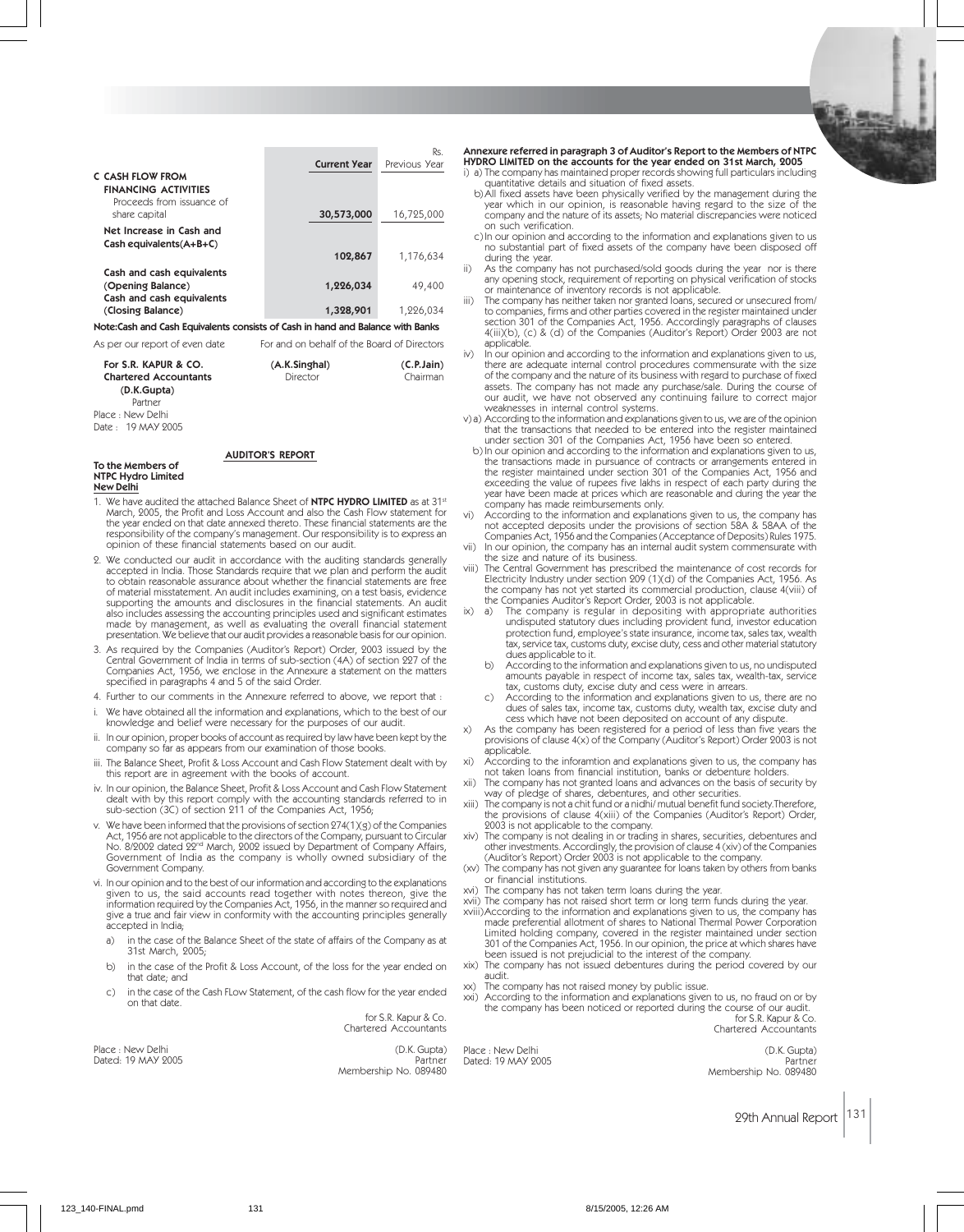

#### NTPC VIDYUT VYAPAR NIGAM LIMITED (A wholly owned subsidiary of NTPC) DIRECTORS' REPORT

# To the Members,

#### NTPC Vidyut Vyapar Nigam Ltd.

Your Directors have pleasure in presenting their Third Annual Report on the working of the Company for the financial year ended on 31st March 2005 together with Audited Statement of Accounts, Auditors' Report and Review by the Comptroller & Auditor General of India for this reporting period.

#### FINANCIAL RESULTS

|                                    |                   | (Amount in Rs.) |
|------------------------------------|-------------------|-----------------|
|                                    | <b>Year ended</b> | Year ended      |
|                                    | 31.03.2005        | 31.03. 2004     |
| Gross Revenue                      | 5,99,23,60,451    | 2,29,13,58,387  |
| Profit before Tax                  | 9,11,90,161       | 3,36,47,091     |
| Less: Provision for Current Tax    | 3,39,15,894       | 1,21,93,301     |
| Profit after current Tax           | 5,72,74,267       | 2,14,53,790     |
| Provision for deferred Tax         | (90,098)          | 1,40,178        |
| Profit after tax                   | 5,73,64,365       | 2,13,13,612     |
| Balance brought forward            | 1,18,94,920       | (1,31,785)      |
| Profit available for appropriation | 6,92,59,285       | 2,11,81,827     |
| Transfer to General Reserve        | 14,34,109         | 21, 18, 183     |
| Proposed Dividend                  | 2,00,00,000       | 63,54,548       |
| Tax on proposed Dividend           | 28,05,000         | 8,14,176        |
| Surplus carried forward            | 4,50,20,176       | 1,18,94,920     |
| <b>DIVIDEND</b>                    |                   |                 |

Your Directors have recommended a dividend of Rs.2.00 crore, i.e. @ 10% of the paid up capital for the financial year 2004-05 as against Rs.63, 54,548/- paid last year. The dividend shall be paid after your approval at this Annual General meeting.

#### BUSINESS SCENARIO

In accordance to CERC notification your company was granted a trading license for 'E' category in the year 2004-05. However, with increased trading volumes beyond 1000 Mu, your company has moved to category 'F' trader within this year itself and CERC has been approached for upgradation of license category.

# BUSINESS ACTIVITIES

During the year under review your company had traded 2616.253 Mu of electricity with various entities amounting to Rs.587.05 crores. The trading activity also included NTPC's unrequisitioned surplus power of Liquid Fuel stations and facilitated transaction of 200.94 Mu of electricity pursuant to agreement entered into with TNEB and KSEB for sale of 150MW of power of RGCCPP of NTPC. During the year your company has transacted business with 19 State Power Utilities spread over all the five Electricity Regions of India. The Company is also in business discussions with other SEBs / State Power Utilities/ Transcos' and Discoms' of various states both for purchase and sale of power. However, with trading licenses issued to many other new trading companies, both buyers and sellers SEBs/state power utilities prefer the tender route for purchase and sale of power. This shall impact the future business activities of your company.

As per the Company's plans to expand its business interests of Trading of power from the Projects under development by NTPC, the company has entered into a PPA with NTPC on 31.03.2005 for purchase of 945 MW power from the upcoming projects.

Further, your Company also has plans to take initiatives for Long Term power purchase from Generators, Utilities/SEBs etc for which it shall invite competitive bids on Open tender basis.

### POWER EXCHANGE AT NATIONAL LEVEL

On behalf of the holding company, your company appointed a Consortium of Consultants viz. M/S CRISIL Ltd. and M/s Nordpool Consulting, Norway to prepare a detailed Project Report for establishment of a wholesale Power Exchange at National Level in India.

#### SYSTEMS DEVELOPMENT

The Consortium of Consultants viz. M/s CRISIL Ltd. and M/s Millhouse Associates UK is also working for development of IT-enabled trading system and B2B trading platform for NVVN.

#### PARTICULARS OF EMPLOYEES

During the period under review the Company had no employees of the category, which falls, under section 217 (2A) of the Companies Act, 1956 read with the Companies (Particulars of Employees) Rules, 1975.

# 132 29th Annual Report

FIXED DEPOSITS

The company has not accepted any fixed deposit during the period ending 31st March 2005.

# CONSERVATION OF ENERGY, TECHNOLOGY ABSORPTION, FOREIGN EXCHANGE EARNING & OUTGO

Your Company does not own manufacturing facility. Hence, particulars in respect of conservation of energy, technology absorption are not applicable. During the period under review the Company had no earning in foreign exchange. However, an amount of Rs.153893/- only was spent in equivalent foreign currency towards expenses for foreign training programme.

# AUDIT COMMITTEE

The Board of Directors had constituted an Audit Committee comprising S/Shri P. Narasimharamulu, R.D. Gupta and Shyam Wadhera, Directors pursuant to the requirement of section 292A of the Companies Act, 1956. During the year, the Board nominated Shri R.S.Sharma and Shri A.K.Singhal in place of Shri R.D. Gupta and Shri P.Narasimharamulu respectively.

#### BOARD OF DIRECTORS

Shri R.D. Gupta ceased to be Director of the company w.e.f. 30.06.2004 and Shri R.S.Sharma, was appointed Director of the company in his place. S/Shri A.K.Singhal, Executive Director (Finance), NTPC and Shri G.K.Agarwal, Executive Director (HR), NTPC was nominated on the Board in place of S/Shri.P.Narasimharamulu and K.K.Sinha, Directors respectively.

The Board places on record its deep appreciation for the valuable contribution made by S/Shri R.D. Gupta, P.Narasimharamulu and K.K.Sinha.

# AUDIT REPORT & C & A G REVIEW

The Comptroller and Auditor General of India (C & AG) has appointed M/s Kumra Bhatia & Co., Chartered Accountants as Auditor of the Company for the financial year ending 2004-05. There are no adverse comment, observation or reservation in the auditors report on the accounts of the Company.

The C&AG has reviewed the annual accounts for the year ended 31.3.2005 and has made no comment upon or supplement to the Auditors' Report under Section 619 (4) of the Companies Act, 1956. Comments of C & AG on the accounts of the Company for the financial year 2004-05 are at Annexure-I.

# DIRECTOR'S RESPONSIBILITY STATEMENT

As required under Section 217 (2AA) of the companies Act, 1956 your Directors confirm that:

- (i) In the preparation of annual accounts, the applicable accounting standards had been followed along with proper explanation relating to material departures;
- (ii) The Directors had selected such accounting policies and applied them consistently and made judgments and estimates that are reasonable and prudent so as to give a true and fair view of the state of affairs of the company at the end of the financial year 2004-05 and of the profit of the company for that period;
- (iii) The Directors had taken proper and sufficient care for the maintenance of adequate accounting records in accordance with the provisions of the Companies Act,1956 for safeguarding the assets of the company and for preventing and detecting the fraud and other irregularities;

(iv) The Directors had prepared the annual accounts on going concern basis.

#### ACKNOWLEDGMENT

The Board of Directors wish to place on record their appreciation for the support and co-operation extended by National Thermal Power Corporation Ltd., the Central Electricity Regulatory Commission, the valued customers of the Company, various State Electricity Boards, the Auditors and the Bankers of the Company.

For and on behalf of the Board of Directors

(Revathi Bedi)

| Place: New Delhi | (C.P.JAIN)      |
|------------------|-----------------|
| Date: 13.07.2005 | <b>CHAIRMAN</b> |

#### COMMENTS OF THE COMPTROLLER AND AUDITOR GENERAL OF INDIA UNDER SECTION 619(4) OF THE COMPANIES ACT, 1956 ON THE ACCOUNTS OF NTPC VIDYUT VYAPAR NIGAM LIMITED, NEW DELHI FOR THE YEAR ENDED 31st MARCH, 2005.

I have to state that the Comptroller and Auditor General of India has no comments upon or supplement to the Auditor's Report under Setion 619(4) of the Companies Act, 1956, on the accounts of NTPC Vidyut Vyapar Nigam Limited, New Delhi, for the year ended 31st March, 2005.

|                        | Principal Director of Commercial Audit and |
|------------------------|--------------------------------------------|
| Place : New Delhi      | ex-officio Member Audit Board-III,         |
| Dated: 21st June, 2005 | New Delhi                                  |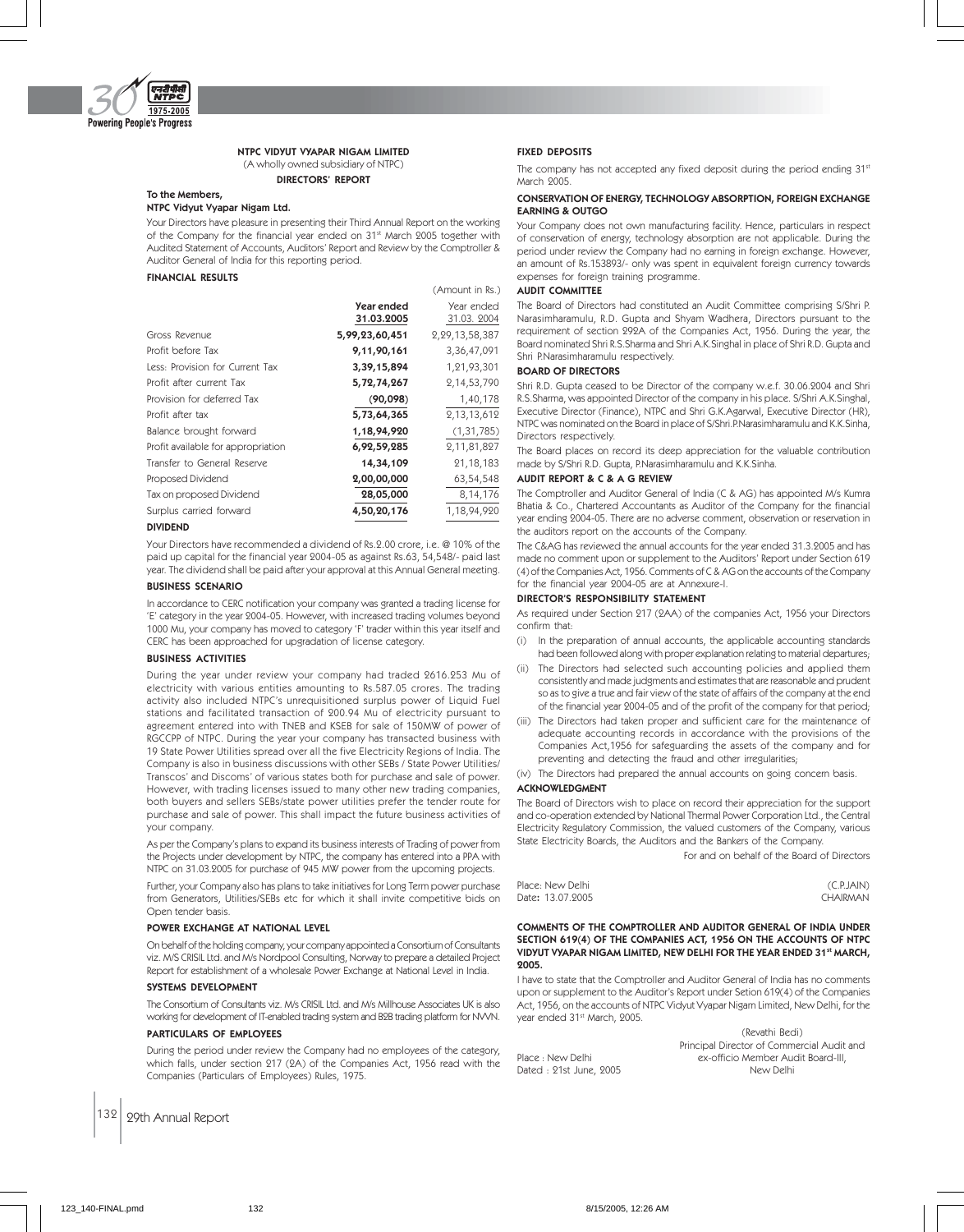#### NTPC VIDYUT VYAPAR NIGAM LTD ACCOUNTING POLICIES

# 1. FIXED ASSETS:

- 1.1 Fixed Assets are shown at historical cost.
	- 1.2 Intangible assets are recorded at their cost of acquisition.

2. PROFIT AND LOSS ACCOUNT

# 2.1 INCOME RECOGNITION

- 2.1.1 Sale of energy is accounted for based on rates agreed with the customers.
- 2.1.2 The surcharge on late payment/overdue sundry debtors for sale of
- energy is recognized when no significant uncertainty as to measurability or collectability exists. 2.2 EXPENDITURE
- 
- 2.2.1 Depreciation is charged on straight-line method at the rates specified in Schedule XIV of the Companies Act, 1956.
- 2.2.2 Depreciation on additions to/ deductions from fixed assets during the year is charged on pro-rata basis from/up to the month in which the asset is available for use/disposal.
- 2.2.3 Assets costing up to Rs.5000/- are fully depreciated in the year of capitalization.
- 2.2.4 Computer software recognized as intangible assets is amortized on straight-line method over a period of legal right to use or 3 years, whichever is earlier.
- 2.2.5 Expenses on training, recruitment and ex-gratia payments under Voluntary Retirement scheme are charged to revenue in the year of incurrence.
- 2.2.6 Expenditure on Leave Travel Concession to employees is recognized in the year of availment due to uncertainties in accrual.
- 2.2.7 Prepaid expenses and prior period expenses/income of items of Rs.1, 00,000/- and below are charged to natural heads of accounts.

# 3. RETIREMENT BENEFITS

- 3.1 The liability for retirement benefits of employees in respect of Provident Fund and Gratuity, which is ascertained annually on actuarial valuation at the year end, are accrued and funded separately.
- 3.2 The liabilities for leave encashment and post retirement medical benefits to employees are accounted for on accrual basis based on actuarial valuation at the year end.

BALANCE SHEET AS AT 31<sup>st</sup> MARCH 2005

|                                                                                                                      |              |           | (Amount in Rs.) |
|----------------------------------------------------------------------------------------------------------------------|--------------|-----------|-----------------|
|                                                                                                                      | Schedule No. | 31.3.2005 | 31.3.2004       |
| <b>SOURCES OF FUNDS</b>                                                                                              |              |           |                 |
| <b>SHAREHOLDERS' FUNDS</b>                                                                                           |              |           |                 |
| Capital                                                                                                              | 1            | 200000000 | 200000000       |
| Reserves & Surplus                                                                                                   | 9            | 48572468  | 14013103        |
| Deferred Tax Liability (Net)                                                                                         |              |           | 66450           |
| <b>TOTAL</b>                                                                                                         |              | 248572468 | 214079553       |
| <b>APPLICATION OF FUNDS</b>                                                                                          |              |           |                 |
| <b>FIXED ASSETS</b>                                                                                                  | 3            |           |                 |
| Gross Block                                                                                                          |              | 2607734   | 845690          |
| Less: Depreciation                                                                                                   |              | 308889    | 37295           |
| Net Block                                                                                                            |              | 2298845   | 808395          |
| <b>CURRENT ASSETS, LOANS AND ADVANCES</b>                                                                            |              |           |                 |
| Sundry debtors                                                                                                       | 4            | 945757584 | 228097028       |
| Cash and bank balances                                                                                               | 5            | 934448175 | 195795999       |
| Other current assets                                                                                                 | 6            | 12677     |                 |
| Loans and advances                                                                                                   | 7            | 6229780   |                 |
|                                                                                                                      |              | 486448216 | 423893027       |
| LESS: CURRENT LIABILITIES AND PROVISIONS                                                                             |              |           |                 |
| Liabilities                                                                                                          | 8            | 917393941 | 202803979       |
| Provisions                                                                                                           | 9            | 99805000  | 7817890         |
|                                                                                                                      |              | 240198241 | 210621869       |
| Net current assets                                                                                                   |              | 246249975 | 213271158       |
| Deferred Tax Asset (Net)                                                                                             |              | 93648     |                 |
| <b>TOTAL</b>                                                                                                         |              | 248572468 | 214079553       |
| Notes on Accounts, Cash Flow Statement, Schedules 1 to 12 and accounting policies<br>form integral part of accounts. |              |           |                 |

For and on behalf of the Board of Directors

of

and Sch

| As per our Report of even date | (A. K. Singhal) | (C.P.Jain) |
|--------------------------------|-----------------|------------|
| For Kumra Bhatia & Co.         | Director        | Chairman   |
| Chartered Accountants          |                 |            |
| (Sharad Pathak)                |                 |            |
| Partner                        |                 |            |
| M. No. 81794                   |                 |            |
| Place: New Delhi               |                 |            |
| Dated : 26th May 2005          |                 |            |

| NTPC VIDYUT VYPAR NIGAM LTD<br>PROFIT & LOSS ACCOUNT FOR THE YEAR ENDED 31ST MARCH 2005 |          |             |                 |
|-----------------------------------------------------------------------------------------|----------|-------------|-----------------|
|                                                                                         |          |             | (Amount in Rs.) |
|                                                                                         | Schedule | Current     | Previous        |
|                                                                                         | No.      | <b>Year</b> | Year            |
| <b>INCOME</b>                                                                           |          |             |                 |
| Sale.                                                                                   |          | 5870493765  | 2240284833      |
| Rebate on Purchase                                                                      |          | 121587973   | 51004607        |
| Interest (Gross)                                                                        |          |             |                 |
| (Tax deducted at source Rs.58280/-)                                                     |          |             |                 |
| (Previous year Rs.14135/-)                                                              |          | 278713      | 68947           |
| Total                                                                                   |          | 5992360451  | 2291358387      |
| <b>EXPENDITURE</b>                                                                      |          |             |                 |
| Purchase                                                                                |          | 5746745999  | 9199164997      |
| Open Access Charges                                                                     |          | 6605904     |                 |
| Employees' remuneration and benefits                                                    | 11       | 19097197    | 9505905         |
| Administration & other expenses                                                         | 12       | 7681137     | 5282944         |
| Rebate on sale                                                                          |          | 120838239   | 50101745        |
| Depreciation                                                                            |          | 271821      | 37295           |
| Preliminary Expenses written off                                                        | 10       |             | 618480          |
| Total                                                                                   |          | 5901170290  | 2257711296      |
| Profit before tax                                                                       |          | 91190161    | 33647091        |
| Provision for current tax                                                               |          | 33915894    | 12193301        |
| Profit after current tax                                                                |          | 57974967    | 21453790        |
| Provision for Deferred tax                                                              |          | (90098)     | 140178          |

| Profit after current tax                                                                                                                                                                                     | 57974967                                                           | 91453790                                                         |
|--------------------------------------------------------------------------------------------------------------------------------------------------------------------------------------------------------------|--------------------------------------------------------------------|------------------------------------------------------------------|
| Provision for Deferred tax                                                                                                                                                                                   | (90098)                                                            | 140178                                                           |
| Profit after tax<br>Balance brought forward<br>Balance available for appropriation<br>Transfer to General Reserve<br>Proposed Dividend<br>Tax on Proposed Dividend                                           | 57364365<br>11894990<br>69259285<br>1434109<br>20000000<br>2805000 | 91313619<br>(131785)<br>91181897<br>2118183<br>6354548<br>814176 |
| Balance carried to Balance Sheet<br>Earnings per share (Equity share<br>face value Rs.10/-each)-Basic and Diluted                                                                                            | 45020176<br>2.87                                                   | 11894990<br>17.86                                                |
|                                                                                                                                                                                                              | For and on behalf of the Board of Directors                        |                                                                  |
| As per our Report of even date<br>For Kumra Bhatia & Co.<br>Chartered Accountants<br>(Sharad Pathak)<br>Partner<br>M. No. 81794<br>Place : New Delhi<br>Dated: 26th May 2005<br>NTPC VIDYUT VYPAR NIGAM LTD. | (A. K. Singhal)<br>Director                                        | (C.P.Jain)<br>Chairman                                           |
| <b>SCHEDULES - FORMING PART OF ACCOUNTS</b>                                                                                                                                                                  |                                                                    |                                                                  |
| Schedule 1                                                                                                                                                                                                   |                                                                    | (Amount in Rs.)                                                  |
| <b>CAPITAL</b>                                                                                                                                                                                               | 31.3.2005                                                          | 31.3.2004                                                        |

| <b>AUTHORISED</b>                            |           |           |
|----------------------------------------------|-----------|-----------|
| 2,00,00,000 equity shares of Rs. 10/-each    | 200000000 | 200000000 |
| (Previous Year 2,00,00,000 equity shares     |           |           |
| of Rs.10/-each)                              |           |           |
| <b>ISSUED, SUBSCRIBED AND PAID-UP</b>        |           |           |
| 2,00,00,000 equity shares of Rs.10/-each     | 200000000 | 200000000 |
| fully paid-up (Previous Year 2,00,00,000     |           |           |
| equity shares of Rs.10/- each fully paid up) |           |           |
| are held by the holding company,             |           |           |
| National Thermal Power Corporation Ltd.,     |           |           |
| and its nominees                             |           |           |
| Schedule 2                                   |           |           |
| <b>RESERVES &amp; SURPLUS</b>                |           |           |
| General Reserve                              |           |           |
| As per last Balance Sheet                    | 2118183   |           |
| Add:Transfer from Profit and Loss Account    | 1434109   | 9118183   |
| Surplus, balance in Profit & Loss Account    | 45020176  | 11894920  |
|                                              | 48572468  | 14013103  |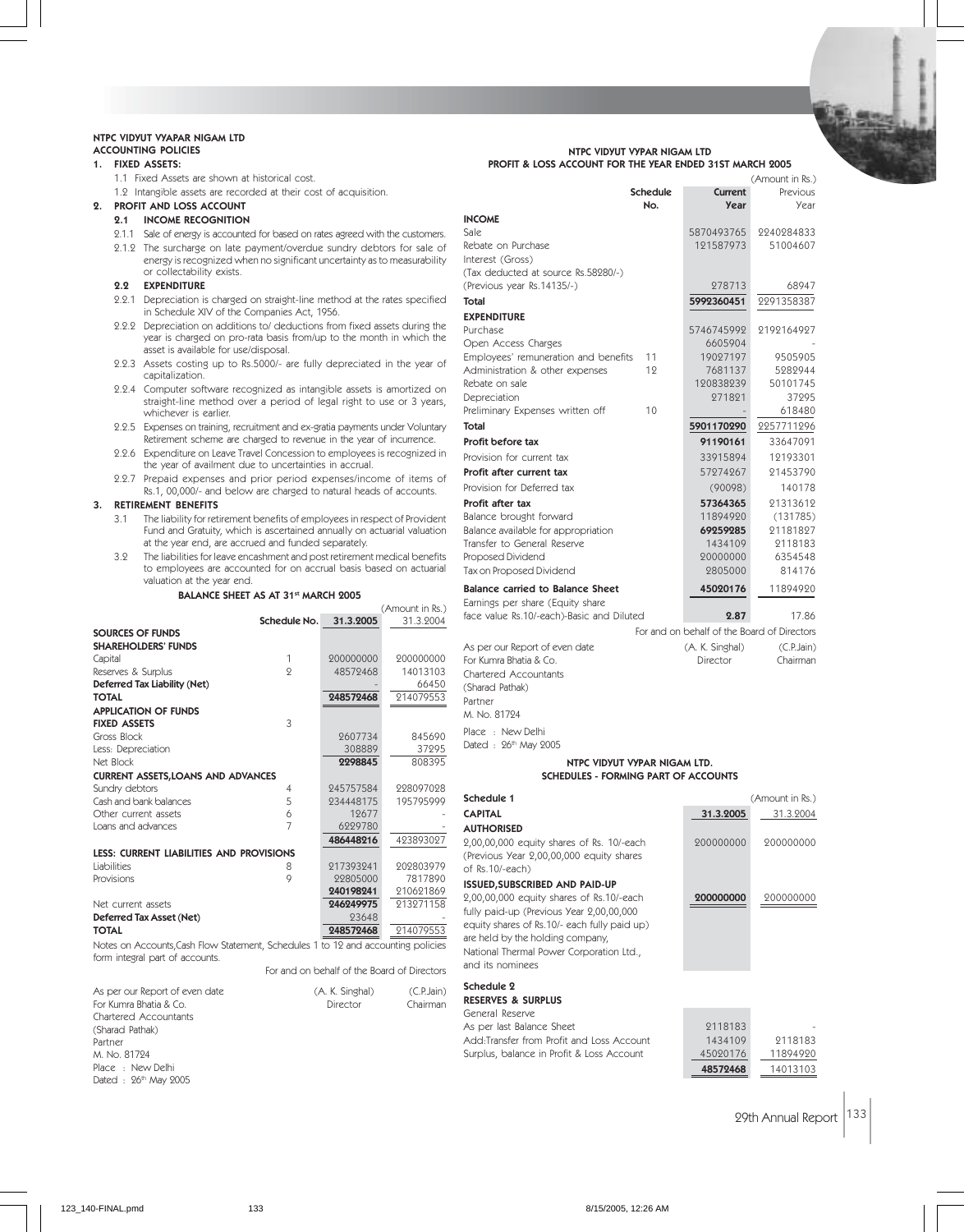

# SCHEDULE 3

| <b>FIXED ASSETS</b>                                              |                   | <b>GROSS BLOCK</b>  |                                  |                                        | <b>DEPRECIATION</b> |                                                                                                                                     |                 |                       | (Amount in Rs.)<br><b>NET BLOCK</b> |
|------------------------------------------------------------------|-------------------|---------------------|----------------------------------|----------------------------------------|---------------------|-------------------------------------------------------------------------------------------------------------------------------------|-----------------|-----------------------|-------------------------------------|
| As at                                                            | <b>Additions</b>  | Deductions/         | As at                            | As at                                  | For the             | Deductions/                                                                                                                         | upto            | As at                 | As at                               |
| 1.04.2004                                                        |                   |                     | Adjustments 31.03.2005 1.04.2004 |                                        | Year                | Adjustments                                                                                                                         |                 | 31.03.2005 31.03.2005 | 31.03.2004                          |
| Furniture, fixtures &                                            |                   |                     |                                  |                                        |                     |                                                                                                                                     |                 |                       |                                     |
| other office equipment<br>58080<br>EDP & WP machines<br>774090   | 400111<br>1393633 | 31700               | 426491<br>2167723                | 925<br>31863                           | 45803<br>221511     | 227<br>$\overline{\phantom{a}}$                                                                                                     | 46501<br>253374 | 379990<br>1914349     | 57155<br>742227                     |
| Intangible assets-software<br>13520                              |                   |                     | 13520                            | 4507                                   | 4507                | $\overline{a}$                                                                                                                      | 9014            | 4506                  | 9013                                |
| 845690<br>Total                                                  | 1793744           | 31700               | 2607734                          | 37295                                  | 271821              | 227                                                                                                                                 | 308889          | 2298845               | 808395                              |
| Previous Year 2003-04                                            | 845690            |                     | 845690                           |                                        | 37295               |                                                                                                                                     | 37295           | 808395                |                                     |
|                                                                  |                   |                     | (Amount in Rs.)                  |                                        |                     |                                                                                                                                     |                 |                       | (Amount in Rs.)                     |
| Schedule 4                                                       |                   | 31.03.2005          | 31.3.2004                        | Schedule 10                            |                     |                                                                                                                                     |                 | <b>Current Year</b>   | Previous Year                       |
| <b>SUNDRY DEBTORS</b>                                            |                   |                     |                                  | <b>MISCELLANEOUS EXPENDITURE</b>       |                     | (To the extent not written off or adjusted)                                                                                         |                 |                       |                                     |
| Debts outstanding over six months<br>-Unsecured, considered good |                   | 334796              |                                  | Preliminary expenses                   |                     |                                                                                                                                     |                 |                       |                                     |
| Other Debts                                                      |                   |                     |                                  | Balance as per last Balance Sheet      |                     |                                                                                                                                     |                 |                       | 618480                              |
| -Unsecured, considered good                                      |                   | 245422788           | 228097028                        | Less:charged off to P&L Account        |                     |                                                                                                                                     |                 |                       | 618480                              |
|                                                                  |                   | 245757584           | 228097028                        |                                        |                     |                                                                                                                                     |                 |                       |                                     |
| Schedule 5                                                       |                   |                     |                                  |                                        |                     |                                                                                                                                     |                 |                       |                                     |
| <b>CASH &amp; BANK BALANCES</b>                                  |                   |                     |                                  | Schedule 11                            |                     |                                                                                                                                     |                 |                       |                                     |
| Cash in hand                                                     |                   | 1930                | 5000                             |                                        |                     | <b>EMPLOYEES' REMUNERATION AND BENEFITS</b>                                                                                         |                 |                       |                                     |
| Balances with scheduled banks<br>-Current Account                |                   | 192392300           | 195790999                        |                                        |                     | Salaries, wages, bonus, allowance & benefits                                                                                        |                 | 14956229              | 7649176                             |
| -Current account linked-Term Deposit Account                     |                   | 42053945            |                                  |                                        |                     | Contribution to provident and other funds                                                                                           |                 | 1560642               | 704640                              |
|                                                                  |                   | 234448175           | 195795999                        | Welfare expenses                       |                     |                                                                                                                                     |                 | 2510326               | 1152089                             |
| Schedule 6                                                       |                   |                     |                                  |                                        |                     |                                                                                                                                     |                 | 19027197              | 9505905                             |
| <b>OTHER CURRENT ASSETS</b>                                      |                   |                     |                                  | Schedule 12                            |                     |                                                                                                                                     |                 |                       |                                     |
| Interest accrued on-term deposit account                         |                   | 12677               |                                  |                                        |                     | <b>ADMINISTRATION &amp; OTHER EXPENSES</b>                                                                                          |                 |                       |                                     |
|                                                                  |                   | 12677               |                                  | Repairs & Maintenance                  |                     |                                                                                                                                     |                 |                       |                                     |
|                                                                  |                   |                     |                                  | Leased buildings-residential<br>Office |                     |                                                                                                                                     |                 | 241174                |                                     |
| Schedule 7<br><b>LOANS AND ADVANCES</b>                          |                   |                     |                                  |                                        |                     |                                                                                                                                     |                 | 91075                 | 9073                                |
| ADVANCES RECOVERABLE IN CASH OR IN KIND                          |                   |                     |                                  | Rates and taxes                        |                     |                                                                                                                                     |                 | 1058600<br>840613     | 139765<br>309663                    |
| OR FOR VALUE TO BE RECEIVED                                      |                   |                     |                                  | Training & recruitment expenses        |                     |                                                                                                                                     |                 | 449857                | 347937                              |
| Advance deposit with WRLDC                                       |                   |                     |                                  | Communication expenses                 |                     |                                                                                                                                     |                 | 2424197               | 2211148                             |
| -Unsecured, considered good                                      |                   | 3093312             |                                  | Travelling expenses<br>Tender expenses |                     |                                                                                                                                     |                 | 21000                 | 18700                               |
| Earnest money deposit with suppliers                             |                   | 1300000             |                                  | Remuneration to auditors               |                     |                                                                                                                                     |                 |                       |                                     |
| Advance Income Tax Deposit                                       |                   |                     |                                  | Audit fee                              |                     |                                                                                                                                     |                 | 33060                 | 21600                               |
| & Tax deducted at source<br>Less: Provision for Income Tax       |                   | 35752362            |                                  | Tax audit fee                          |                     |                                                                                                                                     |                 | 9918                  | 6480                                |
|                                                                  |                   | 33915894<br>1836468 |                                  | In other capacity                      |                     |                                                                                                                                     |                 | 20872                 |                                     |
|                                                                  |                   | 6229780             |                                  |                                        |                     | Business promotion and advertisement                                                                                                |                 | 289482                | 281965                              |
| Schedule 8                                                       |                   |                     |                                  | Entertainment expenses                 |                     |                                                                                                                                     |                 | 75012                 | 126345                              |
| <b>CURRENT LIABILITIES</b>                                       |                   |                     |                                  |                                        |                     | Books, periodicals and subscriptions                                                                                                |                 | 25992                 | 15658                               |
| Sundry Creditors                                                 |                   |                     |                                  |                                        |                     | Professional charges and consultancy fees                                                                                           |                 | 140089                | 310992                              |
| For goods and services                                           |                   |                     |                                  | Legal expenses                         |                     |                                                                                                                                     |                 | 180                   | 897335                              |
| -Suppliers/credit balances of buyers                             |                   | 211586785           | 187345105                        | EDP hire and other charges             |                     |                                                                                                                                     |                 | 212231                | 180870                              |
| -NTPC Ltd. (Holding Company)<br>Other liabilities                |                   | 5735928<br>70528    | 13954502                         | Printing and stationery                |                     |                                                                                                                                     |                 | 166102                | 93083                               |
|                                                                  |                   | 217393241           | 1504372<br>202803979             | Bank and other Charges                 |                     |                                                                                                                                     |                 | 1414137               | 240393                              |
| Schedule 9                                                       |                   |                     |                                  | Loss on disposal of fixed assets       |                     |                                                                                                                                     |                 | 7471                  |                                     |
| <b>PROVISIONS</b>                                                |                   |                     |                                  | Miscellaneous expenses                 |                     |                                                                                                                                     |                 | 160075                | 71937                               |
| Proposed dividend                                                |                   |                     |                                  |                                        |                     |                                                                                                                                     |                 | 7681137               | 5282944                             |
| As per last Balance Sheet                                        |                   | 6354548             |                                  | <b>SCHEDULE 13</b>                     |                     |                                                                                                                                     |                 |                       |                                     |
| Additions during the year                                        |                   | 20000000            | 6354548                          | <b>NOTES ON ACCOUNTS</b>               |                     |                                                                                                                                     |                 |                       |                                     |
| Amounts used during the year                                     |                   | 6354548             | ÷                                | 1.                                     |                     | Balances shown under debtors, advances and creditors in so far as these have                                                        |                 |                       |                                     |
| Closing Balance (Proposed Dividend)                              |                   | 20000000            | 6354548                          |                                        |                     | not been since realized/discharged or adjusted are subject to confirmation/<br>reconciliation and consequential adjustment, if any. |                 |                       |                                     |
| Tax on proposed dividend                                         |                   |                     | $\overline{a}$                   | 2.                                     |                     | The Sales and Purchase are recognized on the basis of monthly Regional Energy                                                       |                 |                       |                                     |
| As per last Balance Sheet<br>Additions during the year           |                   | 814176<br>2805000   | 814176                           |                                        |                     | Accounts (REA) issued by the concerned Regional Electricity Boards (REBs) as                                                        |                 |                       |                                     |
| Amounts used during the year                                     |                   | 814176              |                                  | on date.                               |                     |                                                                                                                                     |                 |                       |                                     |
| Closing Balance (Tax on proposed dividend)                       |                   | 2805000             | 814176                           | 3.                                     |                     | Contingent liability: Claims against the company not acknowledged as Debts is                                                       |                 |                       |                                     |
| Provision for Income Tax                                         |                   |                     | 12193301                         |                                        |                     | Rs.NIL (Previous year-Rs. 9, 07,772/-).                                                                                             |                 |                       |                                     |
| Less: Advance Income Tax Deposit                                 |                   |                     |                                  |                                        |                     | 4. AS-17 on segment reporting is not applicable as the company deals in single                                                      |                 |                       |                                     |
| & Tax deducted at source                                         |                   |                     | 11544135                         |                                        |                     | segment. Company's principal business is trading of power. The company has                                                          |                 |                       |                                     |
|                                                                  |                   | 22805000            | 7817890                          |                                        |                     | not carried out any other business.                                                                                                 |                 |                       |                                     |

 $\left| 134 \right|$  29th Annual Report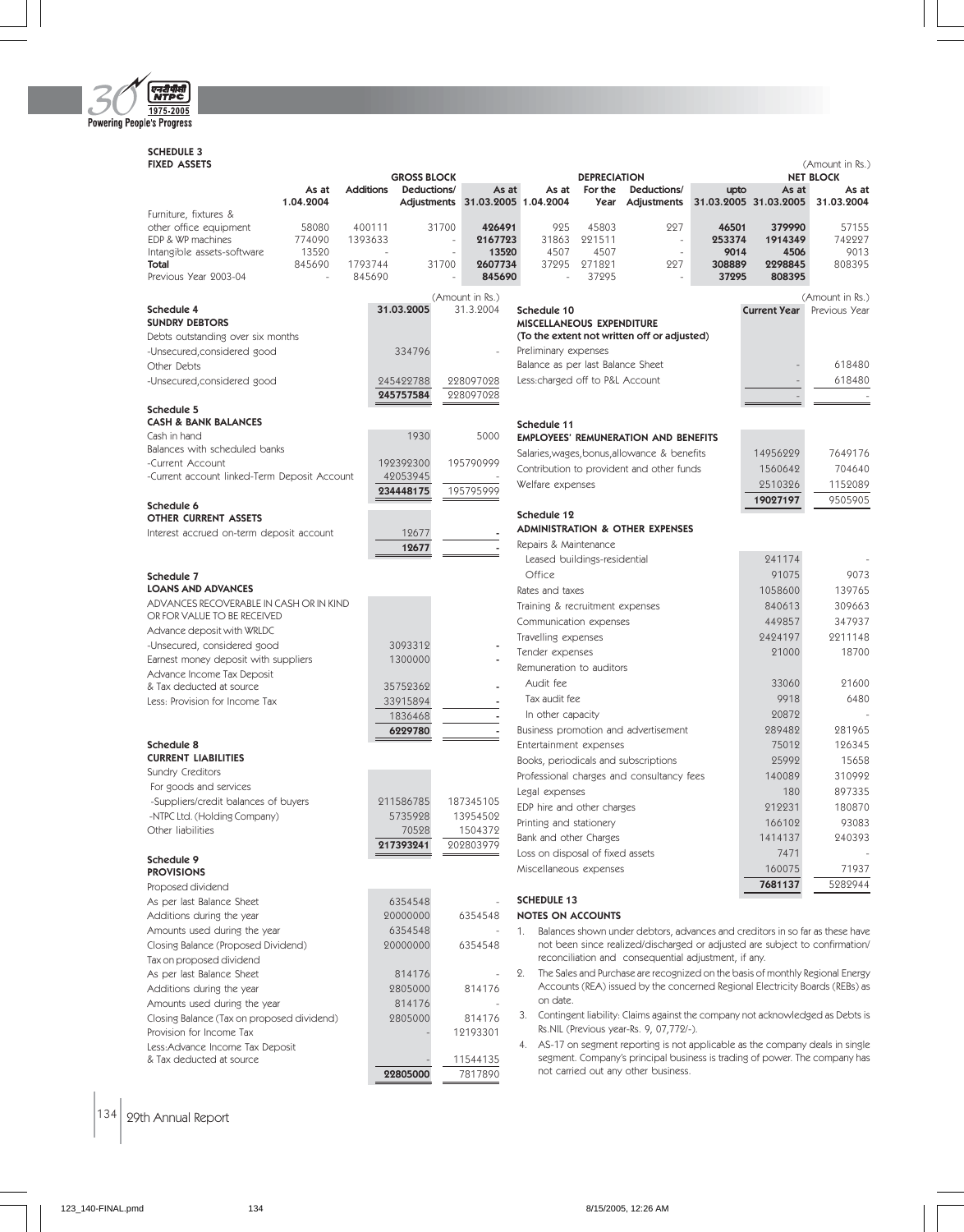- 5. Accounting Policies of the Company have been revised to bring the same in line with Accounting Policies of the Holding Company. However, there is no impact of these changes on the financial results of the Company.
- 6. Related Party Disclosures
	- a) The Company is a wholly owned subsidiary of National Thermal Power Corporation Limited (NTPC Ltd.)
	- b) Key Management Personnel (appointed by the Holding Company i.e. NTPC Ltd.)

| Shri C.P.Jain          | Chairman |                           |
|------------------------|----------|---------------------------|
| Shri K.K.Sinha         | Director |                           |
| Shri P.Narasimharamulu | Director |                           |
| Shri R.D.Gupta         | Director | Resigned w.e.f.30.06.2004 |
| Shri Shyam Wadhera     | Director |                           |
| Shri Chandan Roy       | Director |                           |
| Shri R.S.Sharma        | Director |                           |
|                        |          |                           |

- c) The Key Management Personnel are on appointment to the Company on part-time basis from the Holding Company NTPC Ltd. The Company pays no remuneration to the key management personnel as their remuneration (being full-time employees of the Holding Company) is paid by NTPC Ltd. In case of Shri Shyam Wadhera, as he is now full time employee of Power Finance Corporation Ltd. (PFC Ltd.), his remuneration is paid by PFC Ltd.
- 7. Earnings per share

The elements considered for calculation of Earning per share (Basic & Diluted) are as under:

|                                                                 | Current year | Previous year |
|-----------------------------------------------------------------|--------------|---------------|
| Net Profit after Tax used<br>as numerator (Rupees)              | 57364365     | 21313612      |
| Weighted average number of<br>equity shares used as denominator | 20000000     | 1192988       |
| Earning per share (Rupees)                                      | 987          | 17.86         |
| Face value per share (Rupees)                                   | 10.00        | 10.00         |

8. In compliance of Accounting Standard –22 on "Accounting for taxes on Income" issued by the Institute of Chartered Accountants of India, provision for deferred tax Assets for the year ended 31st March 2005 has been made as under:

| 31.03.2004<br>31.03.2005<br>8859<br>73728<br><b>Deferred Tax Asset</b><br>64869<br>Less: I) Deferred Tax Asset created during<br>308133<br>the year (Permanent disallowable<br>for Tax purpose).<br>316992<br>Deferred Tax Asset (Balance)<br>8859<br>75309<br><b>Deferred Tax Liability</b><br>Add: Difference of Book depreciation<br>218035<br>and Tax depreciation<br>75309<br>66450<br>Deferred Tax Liability (Balance)/(Net)<br>293344<br>23648<br>Deferred Tax Asset (Net)<br>Licensed and Installed Capacities:<br>Licensed Capacity - Not Applicable<br>a)<br>b)<br>Installed Capacity - Not Applicable<br>Quantitative information in respect of purchase and sale of power (in KWH.)<br>Current Year<br>Previous Year |     |  | (Amount in Rs.) |
|----------------------------------------------------------------------------------------------------------------------------------------------------------------------------------------------------------------------------------------------------------------------------------------------------------------------------------------------------------------------------------------------------------------------------------------------------------------------------------------------------------------------------------------------------------------------------------------------------------------------------------------------------------------------------------------------------------------------------------|-----|--|-----------------|
|                                                                                                                                                                                                                                                                                                                                                                                                                                                                                                                                                                                                                                                                                                                                  |     |  |                 |
|                                                                                                                                                                                                                                                                                                                                                                                                                                                                                                                                                                                                                                                                                                                                  |     |  |                 |
|                                                                                                                                                                                                                                                                                                                                                                                                                                                                                                                                                                                                                                                                                                                                  |     |  |                 |
|                                                                                                                                                                                                                                                                                                                                                                                                                                                                                                                                                                                                                                                                                                                                  |     |  |                 |
|                                                                                                                                                                                                                                                                                                                                                                                                                                                                                                                                                                                                                                                                                                                                  |     |  |                 |
|                                                                                                                                                                                                                                                                                                                                                                                                                                                                                                                                                                                                                                                                                                                                  |     |  |                 |
|                                                                                                                                                                                                                                                                                                                                                                                                                                                                                                                                                                                                                                                                                                                                  |     |  |                 |
|                                                                                                                                                                                                                                                                                                                                                                                                                                                                                                                                                                                                                                                                                                                                  |     |  |                 |
|                                                                                                                                                                                                                                                                                                                                                                                                                                                                                                                                                                                                                                                                                                                                  |     |  |                 |
|                                                                                                                                                                                                                                                                                                                                                                                                                                                                                                                                                                                                                                                                                                                                  | 9.  |  |                 |
|                                                                                                                                                                                                                                                                                                                                                                                                                                                                                                                                                                                                                                                                                                                                  |     |  |                 |
|                                                                                                                                                                                                                                                                                                                                                                                                                                                                                                                                                                                                                                                                                                                                  |     |  |                 |
|                                                                                                                                                                                                                                                                                                                                                                                                                                                                                                                                                                                                                                                                                                                                  | 10. |  |                 |
|                                                                                                                                                                                                                                                                                                                                                                                                                                                                                                                                                                                                                                                                                                                                  |     |  |                 |

| <b>Purchase</b>                       | 2616252909 | 969935500       |
|---------------------------------------|------------|-----------------|
| Sale.                                 | 2616252909 | 969935500       |
| 11. Expenditure in foreign currency   |            | (Amount in Rs.) |
| Training & recruitment expenses<br>a) | 153893     | <b>NIL</b>      |

- 12. All the employees of the company are on secondment from the Holding Company i.e. NTPC Ltd. The liabilities for retirement benefits in respect of Gratuity, leave encashment and post retirement medical benefits to employees have been accounted for as apportioned by the Holding Company.
- 13. Previous year's figures have been regrouped/rearranged wherever necessary.
- 14. Information pursuant to Part IV of Schedule VI of the Companies Act, 1956.

# BALANCE SHEET ABSTRACT AND COMPANY'S GENERAL BUSINESS PROFILE: **I. Registration Detail**  $\qquad \qquad$  State Code: 0 5 5 Registration No.  $\boxed{U}$  4 0 1 0 8 D L 2 0 0 2 G O 1 1 1 7 5 8 4 Date Month Year Balance Sheet Date  $31$  0 3 2 0 0 5 II. Capital Raised during the year (Amounts in Rs. Thousand) Public Issue **Right issue** Right issue NIL NIL Bonus Issue **Private Placement**  $N \mid L$ III.Position of Mobilisation and Deployment of Funds (Amount in Rs. Thousands) Total Liabilities Total Assets 4 8 8 7 7 1 Source of Funds Paid up Capital **Reserves & Surplus** Reserves & Surplus 2 0 00 0 0 4 8 5 7 3 Secured Loans Unsecured Loans  $\boxed{\text{N} \mid \text{L}}$ Deferred Tax Liabilites  $N$   $|$   $|$   $|$   $|$ Application of Funds Net Fixed Assets **Investments**  $\boxed{2|2|9|9}$ Net Current assets Misc. Expenditure  $246250$  N I L Deferred Tax Accumulated Losses **Assets**  $N \mid L$  2 4 IV.Performance of Company (Amount in Rs. Thousands) Turnover (Including other income) Total Expenditure<br>  $\begin{array}{|c|c|c|c|c|}\hline 5 & 9 & 9 & 2 & 3 & 6 & 0 \\ \hline \end{array}$  $59011170$ Profit/Loss before Tax Profit After Tax 9 1 19 0 5 7 3 6 4 Earning Per Share in Rs. **Earning Per Share in Rs.** Dividend Rate  $2.8 \mid 7$  1 0 V. Generic name of three Principal Products/Services of Company (As per monetary terms) Product Description and The Item Code No. Trading of Power N A A For and on behalf of the Board of Directors As per our Report of even date (A. K. Singhal) (C.P.Jain) For Kumra Bhatia & Co. Chartered Accountants (Sharad Pathak) Partner M. No. 81724 Place : New Delhi Dated : 26th May 2005

### AUDITORS' REPORT

Auditor's Report to the Members of NTPC Vidyut Vyapar Nigam Limited

- 1. We have audited the attached Balance Sheet of NTPC VIDYUT VYAPAR NIGAM LIMITED, as at 31<sup>st</sup> March 2005, the Profit and Loss Account and also the Cash Flow Statement for the year ended on that date annexed thereto. These financial statements are the responsibility of the Company's management. Our responsibility is to express an opinion on these financial statements based on our audit.
- 2. We conducted our audit in accordance with Auditing Standards generally accepted in India. Those Standards require that we plan and perform the audit to obtain reasonable assurance about whether the financial statements are free from material misstatement. An audit includes examining, on test basis, evidence supporting the amounts and disclosures in the financial statements. An audit also includes assessing the accounting principles used and significant estimates made by management, as well as evaluating the overall financial statement presentation. We believe that our audit provides a reasonable basis for our opinion.
- 3. As required by the Companies (Auditor's Report) Order, 2003 (as amended) issued by the Government of India in terms of Section 227 (4A) of the Companies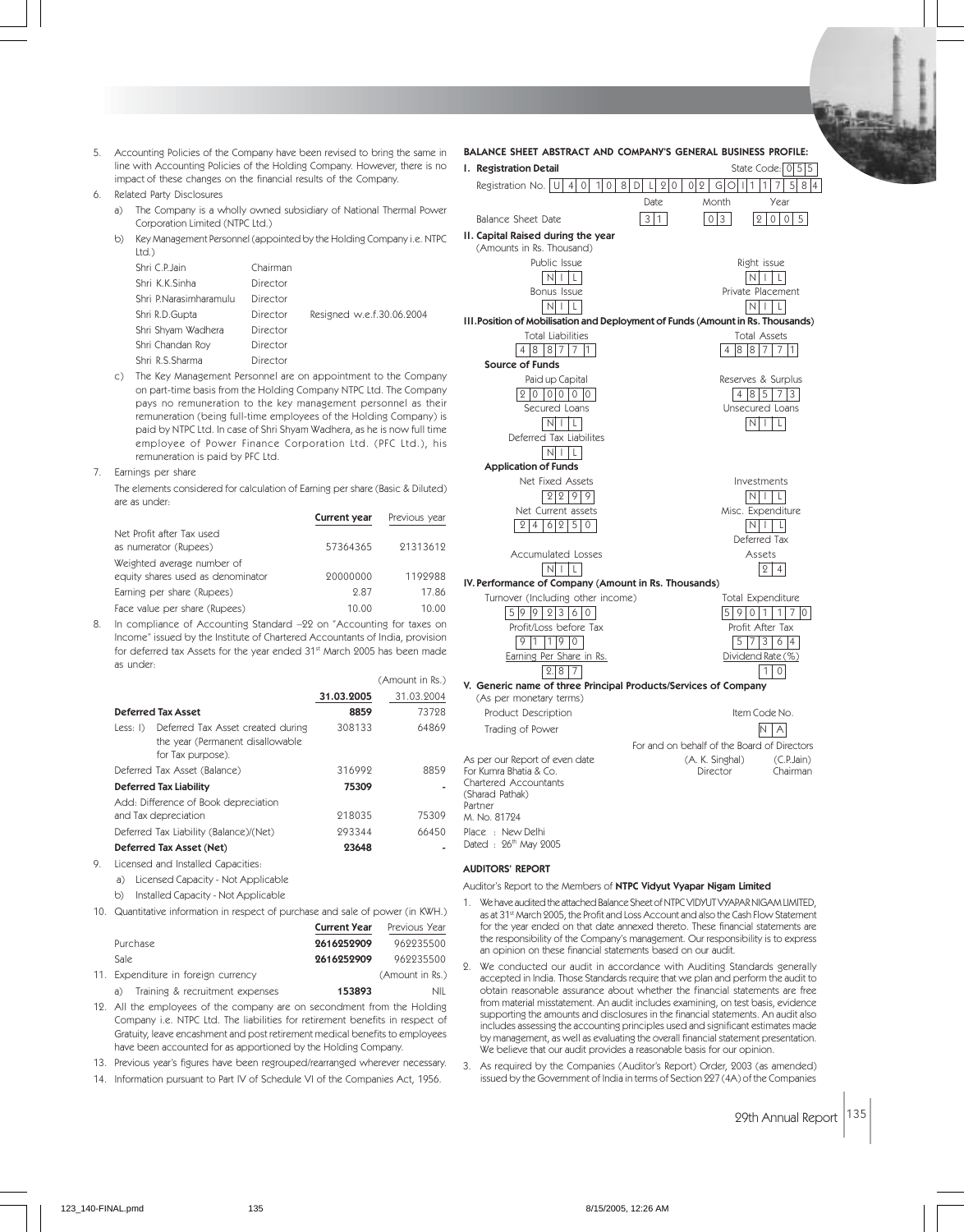

Act, 1956, we enclose in the Annexure a statement on the matters specified in paragraphs 4 & 5 of the said order.

- 4. Further to our comments in the Annexure referred to above, we report that: a. We have obtained all the information and explanations, which to the best of
	- our knowledge and belief were necessary for the purposes of our audit; b. In our opinion, proper books of account as required by law have been kept
	- by the company so far as appears from our examination of those books; c. The Balance Sheet, Profit and Loss Account and Cash Flow Statement dealt
	- with by this report are in agreement with the books of account;
	- d. In our opinion, the Balance Sheet, Profit and Loss Account and Cash Flow Statement dealt with by this report comply with the accounting standards referred to in sub-section (3C) of section 211 of the Companies Act, 1956;
	- e. Being a Government Company, pursuant to the Notification no. GSR 829 (E) dated 21.10.2003 issued by Government of India, provisions of Section 274 (1) (g) of the Companies Act, 1956, are not applicable to the Company;
	- f. In our opinion, and to the best of our information and according to the explanations given to us, the said accounts read with the Accounting Policies and Notes thereon in Schedule 13, give the information required by the Companies Act, 1956, in the manner so required and gives a true and fair view in conformity with the accounting principles generally accepted in India;
		- i. in the case of Balance Sheet, of the state of affairs of the Company as at 31st March, 2005,
		- in the case of Profit and Loss Account, of the profit for the year ended on that date, and
		- iii. in the case of Cash Flow Statement, of the cash flows for the year ended on that date.

For Kumra Bhatia & Co. Chartered Accountants (SHARAD PATHAK) Partner M.N.81724

Place : New Delhi Dated : 26th May 2005

#### Annexure to the Auditor's Report

Statement referred to in paragraph (3) of our report of even date to the members of NTPC VIDYUT VYAPAR NIGAM LIMITED on the accounts for the year ended 31st March 2005.

- (i) (a) The Company has maintained proper records showing full particulars including quantitive details and situation of fixed assets.
	- (b) Physical verification of fixed assets has been carried out by an independent Chartered Accountant firm appointed for the purpose, which in our opinion is considered reasonable having regard to the size and nature of it's assets & no material discrepancies were noticed on such verification.
	- (c) No substantial part of fixed assets has been disposed off during the year.
- (ii) (a), (b) & (c) are Not Applicable.
- (iii) (a) The Company has not granted any loans to, secured or unsecured to companies, firms or other parties listed in the register maintained under section 301 of the Companies Act, 1956.
	- (b) In view of clause (iii) (a) above, the clause (iii)(b), (iii)(c) and (iii)(d), are not applicable.
	- (c) The Company has not taken any loans, secured or unsecured from companies, firms or other parties covered in the register maintained under section 301 of the Act [clause (iii) (e)].
	- (d) In view of the clause (iii)(c) above, the clause (iii)(f) and (iii)(g) are not applicable.
- (iv) In our opinion and according to the information and explanations given to us, there are adequate internal control procedures commensurate with the size of the company and nature of its business with regard to fixed assets and sale of goods. During the course of audit, we have not observed any continuing failure to correct major weaknesses in internal control systems.
- (v) (a) According to the information and explanation given to us, during the year under audit there have been no transaction which need to be entered into the register maintained under section 301 of the companies Act, 1956. (b) In view of clause (v)(a) above, the clause (v)(b) is not applicable.
- (vi) The Company has not accepted deposits from the public.
- (vii) In our opinion the Company has an Internal Audit system, which is
- commensurate with the size of the company and nature of its business. (viii) The Central Government has not prescribed maintenance of cost records under
- section 209(1)(d) of the Companies Act, 1956. (ix) a) The employees of NVVN are on secondment basis from its holding company i.e. NTPC Ltd. The holding company is regular in depositing undisputed statutory
- dues including dues like Provident Fund, Income Tax, Sales Tax and Services tax etc. with appropriate authorities. According to the information and explanations given to us, there are no undisputed Provident Fund, Income Tax,
- 136 29th Annual Report

Sales Tax and Service Tax etc. in arrear as at 31.03.2005 for a period of more than six months from the date they became payable.

- b) In view of clause (ix)(a) above, the clause (ix)(b) is not applicable.
- (x) The clause is not applicable.
- (xi) The clause is not applicable.
- (xii) The clause is not applicable.
- (xiii) The clause (xiii)(a), (b), (c) and (d) are not applicable.
- (xiv) The clause is not applicable.
- (xv) The clause is not applicable.
- (xvi) The clause is not applicable.
- (xvii) The clause is not applicable.
- (xviii) The clause is not applicable.
- (xix) The clause is not applicable.
- (xx) The clause is not applicable.
- (xxi) According to the information and explanations given to us, no fraud on or by the company has been noticed or reported during the course of our audit.

| For Kumra Bhatia & Co. |
|------------------------|
| Chartered Accountants  |
| (SHARAD PATHAK)        |
| Partner                |
| M.N.81794              |

Place : New Delhi Dated : 26th May 2005

#### CASH FLOW STATEMENT FOR THE YEAR ENDED 31ST MARCH 2005

|                                                                                |                    | (Amount in Rs)                    |
|--------------------------------------------------------------------------------|--------------------|-----------------------------------|
|                                                                                |                    | <b>Current Year Previous Year</b> |
| A CASH FLOW FROM OPERATING ACTIVITIES                                          |                    |                                   |
| Net profit before tax                                                          | 91190161           | 33647091                          |
| Adjustment for:                                                                |                    |                                   |
| Depreciation                                                                   | 271821             | 37995                             |
| Preliminary Expenses written off                                               |                    | 618480                            |
| Operating profit<br>before Working Capital Changes                             | 91461982           | 34309866                          |
| Adjustment for:                                                                |                    |                                   |
| Trade and Other Receivables                                                    | (17660556)         | (219435410)                       |
| Trade Payable and Other Liabilities                                            | 14589262           | 184991916                         |
| Other current Assets                                                           | (12677)            |                                   |
| Loans and Advances                                                             | (6229780)(9313751) |                                   |
| Cash generated from operations                                                 | 82148231           | (211328)                          |
| Direct Taxes Paid                                                              | 34565060           | 11544135                          |
| Net Cash from Operating Activities-A                                           | 47583171           | (11755463)                        |
| <b>B CASH FLOW FROM INVESTING ACTIVITIES</b>                                   |                    |                                   |
| Expenditure on Fixed Assets                                                    | (1762271)          | 845690                            |
| Net Cash in Investing Activities -B                                            | (1762271)          | (845690)                          |
| C CASH FLOW FROM FINANCING ACTIVITIES                                          |                    |                                   |
| <b>Equity Capital Issued</b>                                                   |                    | 199176900                         |
| Dividend                                                                       | (6354548)          |                                   |
| Tax on Dividend                                                                | (814176)           |                                   |
| Net Cash flow from Financing Activities-C                                      | (7168724)          | 199176900                         |
| Net Increase/(Decrease) in Cash and                                            |                    |                                   |
| cash equivalents (A+B+C)                                                       | 38652176           | 186575747                         |
| Cash and cash equivalents                                                      |                    |                                   |
| (Opening balance) *                                                            | 195795999          | 9220252                           |
| Cash and cash equivalents                                                      |                    |                                   |
| (Closing balance)*                                                             | 234448175          | 195795999                         |
| *Note: Cash and cash equivalents consist of Cash in Hand & Balance with Banks. |                    |                                   |

For and on behalf of the Board of Directors As per our Report of even date (A. K. Singhal) (C.P.Jain) For Kumra Bhatia & Co. Director Chairman Chartered Accountants (Sharad Pathak) Partner M. No. 81724 Place : New Delhi

Dated : 26<sup>th</sup> May 2005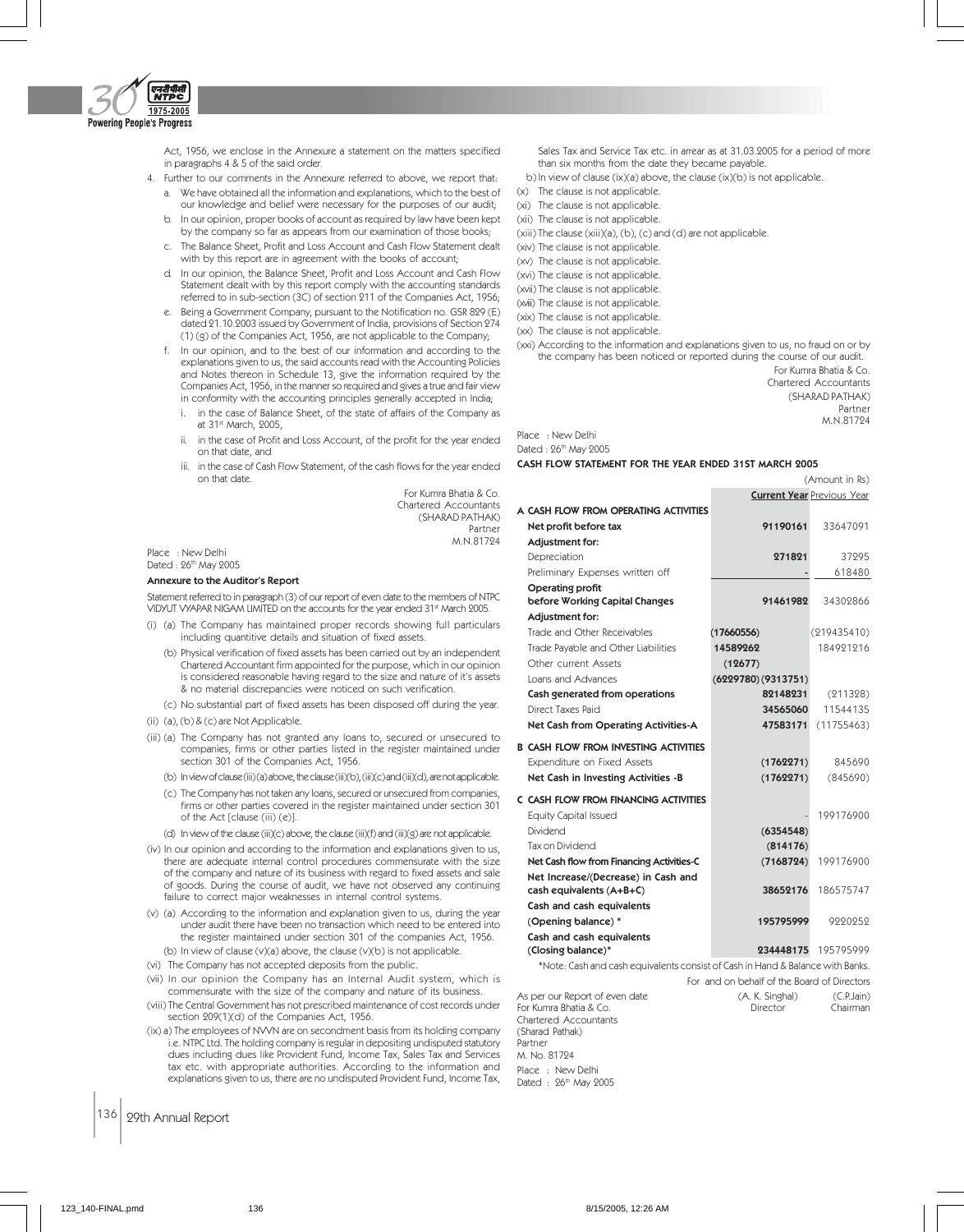

# PIPAVAV POWER DEVELOPMENT COMPANY LIMITED

DIRECTORS' REPORT

The Members

To

## Pipavav Power Development Company Ltd.

Your Directors have pleasure in presenting their 4<sup>th</sup> Annual Report on the Working of the Company together with Audited Accounts for the financial year 2004-2005. IMPLEMENTATION OF PIPAVAV MEGA POWER PROJECT

Your company (PPDCL) was established as a wholly owned subsidiary company of National Thermal Power Corporation Ltd. (NTPC) pursuant to a Presidential directive from the Government of India for the purpose of acquisition of land and development of infrastructure for setting up of a power project in Amreli District of Gujarat. After completion of all pre-development activities for Pipavav Power Project, identified under NTPC's scope of work, Ministry of Power was requested to consider approaching Government of Gujarat to ascertain if it or any of its agencies is interested in implementation of this project.

Ministry of Power, after discussing the matter with the Government of Gujarat, conveyed that the project may be developed through a Joint Venture Company between NTPC and Government of Gujarat/ Agencies of Government of Gujarat. Accordingly, a Memorandum of Understanding was signed on 20<sup>th</sup> February 2004 between NTPC, Gujarat Power Corporation Ltd. (GPCL) and Gujarat Electricity Board (GEB). As per the MOU the Pipavav Power Project shall be set up in Joint Venture of NTPC with GPCL with equal participation (NTPC -50% and GPCL -50%) in a new company or GPCL will purchase from NTPC 50% of its shareholding in PPDCL.

In compliance with the Presidential directive issued by MOP vide letter dated 15.12.1999, in January 2000, NTPC made the payment of Rs.6.05 crore to GPCL towards compensation for 212 hectares of land for the main plant area of Pipavav Mega Power Project.

NTPC/PPDCL had requested GPCL / Govt. of Gujarat for transfer of the above referred 212 hectares of land in favour of the Company free from all encumbrances/ litigation. However, the land alongwith necessary documents has not yet been transferred in favour of the Company. GPCL has also been requested to promptly pay back to NTPC/ PPDCL, the compensation received / to be received from Railways towards the cost of land transferred to Railways.

For development of Pipavav Power Project in Gujarat as per the MOU signed between NTPC and GPCL and GEB, GPCL will secure, with the help of Government of Gujarat, required land for the project and transfer and hand-over the physical possession of the proposed land free from all encumbrances, litigation and charges. As regards the expenditure incurred on land acquisition and other related activities by both NTPC/PPDCL and GPCL/GOG, the same will be discussed at the time of finalisation of Joint Venture Agreement.

#### FINANCIAL REVIEW

The expenses incurred during the year was Rs. 24,252 which has been charged to the Profit & Loss Account during the reporting year. The net loss, therefore, during the financial year ending 31<sup>st</sup> March 2005 was Rs.24,252/-.

## PARTICULARS OF EMPLOYEES

Since, the company has no employee, the particulars prescribed under Section 217(2A) of the Companies Act, 1956 read with the Companies (Particulars of Employees) Rules, 1975 are not applicable.

#### DIRECTORS

Shri S.L. Kapur ceased to be Director of the Company w.e.f. 8th September 2004 and Shri R.K. Jain, Executive Director, NTPC was appointed as Director of the company w.e.f. 8th September 2004. Shri R.K. Jain, ceased to be Director of the company w.e.f. 1<sup>st</sup> April 2005 and in his place Shri K. Prakasa Rao, Executive Director(Engg.), NTPC was appointed as Director of the Company.

Your Board placed on record its deep appreciation for the valuable services rendered by S/Sh S.L. Kapur and R.K. Jain during the initial stage of the Company.

Dr. Joy I. Cheenath, Managing Director, GPCL was appointed as Director on the Board as GPCL's representative w.e.f. 1st May 2005.

#### AUDITORS' REPORT & C & AG REVIEW

The Comptroller and Auditor General of India (C&AG) has appointed M/s Sanjeev Chopra & Company, Chartered Accountants as Auditor of the Company for the financial year 2004-05. There are no adverse comment, observation or reservation in the auditors report on the accounts of the Company. C&AG vide letter dated 10th June 2005 has decided not to review the report of the Auditors on the accounts of the company for the year ended 31st March 2005 and as such has no comments to make under Section 619(4) of the Companies Act, 1956. A copy of the certificate issued by C&AG in this regard is at Annex-I.

#### SECRETARIAL COMPLIANCE REPORT

The Company appointed M/s. K.K. Malhotra & Company, Company Secretaries for the Certificate of compliance under Section 383A(1) of the Companies Act, 1956 for the financial year 2004-05. The Certificate is attached with the Directors' Report as Annex-II.

# FIXED DEPOSITS

The Company has not accepted any fixed deposit during the period ending  $31<sup>st</sup>$ March 2005.

### CONSERVATION OF ENERGY, TECHNOLOGY ABSORPTION, FOREIGN EXCHANGE EARNING & OUTGO

Since no commercial activity was carried out by the Company, particulars in respect of conservation of energy, technology absorption and foreign exchange earnings and outgo are not applicable to the Company.

#### DIRECTORS RESPONSIBILITY STATEMENT

#### As required under Section 217(2AA) of the Companies Act, 1956 your Directors confirm that:

- i) In the preparation of the Annual Accounts, the applicable accounting standards had been followed alongwith proper explanation relating to material departures;
- ii) The directors had selected such accounting policies and made judgements and estimates that are reasonable and prudent so as to give a true and fair view of the state of affairs of the company as at 31<sup>st</sup> March 2005 and of the loss of the company for that period;
- iii) The directors had taken proper and sufficient care for the maintenance of adequate accounting records in accordance with the provisions of the Companies Act, 1956 for safeguarding the assets of the company and for preventing and detecting fraud and other irregularities; and

iv) The directors had prepared the annual accounts ongoing concern basis. ACKNOWLEDGEMENT

The Board of Directors wish to place on record their appreciation for the support and co-operation extended by the Union Ministry of Power, Government of Gujarat, National Thermal Power Corporation Ltd., Gujarat Power Corporation Ltd., Gujarat Electricity Board, and other agencies of Govt. of India/Govt. of Gujarat, Auditors and the Bankers of the company.

> For and on behalf of the Board of Directors (T. Sankaralingam) Chairman

Place: New Delhi Dated: 15<sup>th</sup> July, 2005

The Members

Annex-I

### COMMENTS OF THE COMPTROLLER AND AUDITOR GENERAL OF INDIA UNDER SECTION 619(4) OF THE COMPANIES ACT, 1956 ON THE ACCOUNTS OF PIPAVAV POWER DEVELOPMENT COMPANY LIMITED, NEW DELHI FOR THE YEAR ENDED 31ST MARCH 2005.

The Comptroller and Auditor General of India has decided not to review the report of the Auditors on the accounts of Pipavav Power Development Company Limited, New Delhi, for the year ended 31st March, 2005 and as such he has no comments to make under section 619(4) of the Companies Act, 1956.

(Revathi Bedi) Principal Director of Commercial Audit and Place : New Delhi ex-officio Member Audit Board-III, Dated : 10<sup>th</sup> June, 2005 New Delhi

Annex-II

# Pipavav Power Development Company Limited

We have examined the registers, records, books and papers of PIPAVAV POWER DEVELOPMENT COMPANY LIMITED (the company) as required to be maintained under the Companies Act, 1956, (the Act) and the rules made thereunder and also the provisions contained in the Memorandum and Articles of Association of the company for the financial year ended 31st March, 2005 (Financial Year). In our opinion and to the best of our information and according to the examinations carried out by us and explanations furnished to us by the company, its officers and agents, we certify that in respect of the aforesaid financial year :

- The Company has kept and maintained all registers as stated in **Annexure 'A'** to this certificate as per the provisions of the Act and the rules made thereunder and all entries therein have been duly recorded.
- The company has duly filed the forms and returns on the dates as stated in Annexure 'B' to this certificate with the Registrar of companies, Regional Director, Central Government, Company Law Board or other authorities as required under the Act and the rules made there under.
- 3. The company, being a public limited company, comments are not required.
- The Board of Directors duly met 4(Four) times on 31/5/2004, 28/7/2004, 7/12/ 2004 and 30/03/2005 in respect of which meetings proper notices were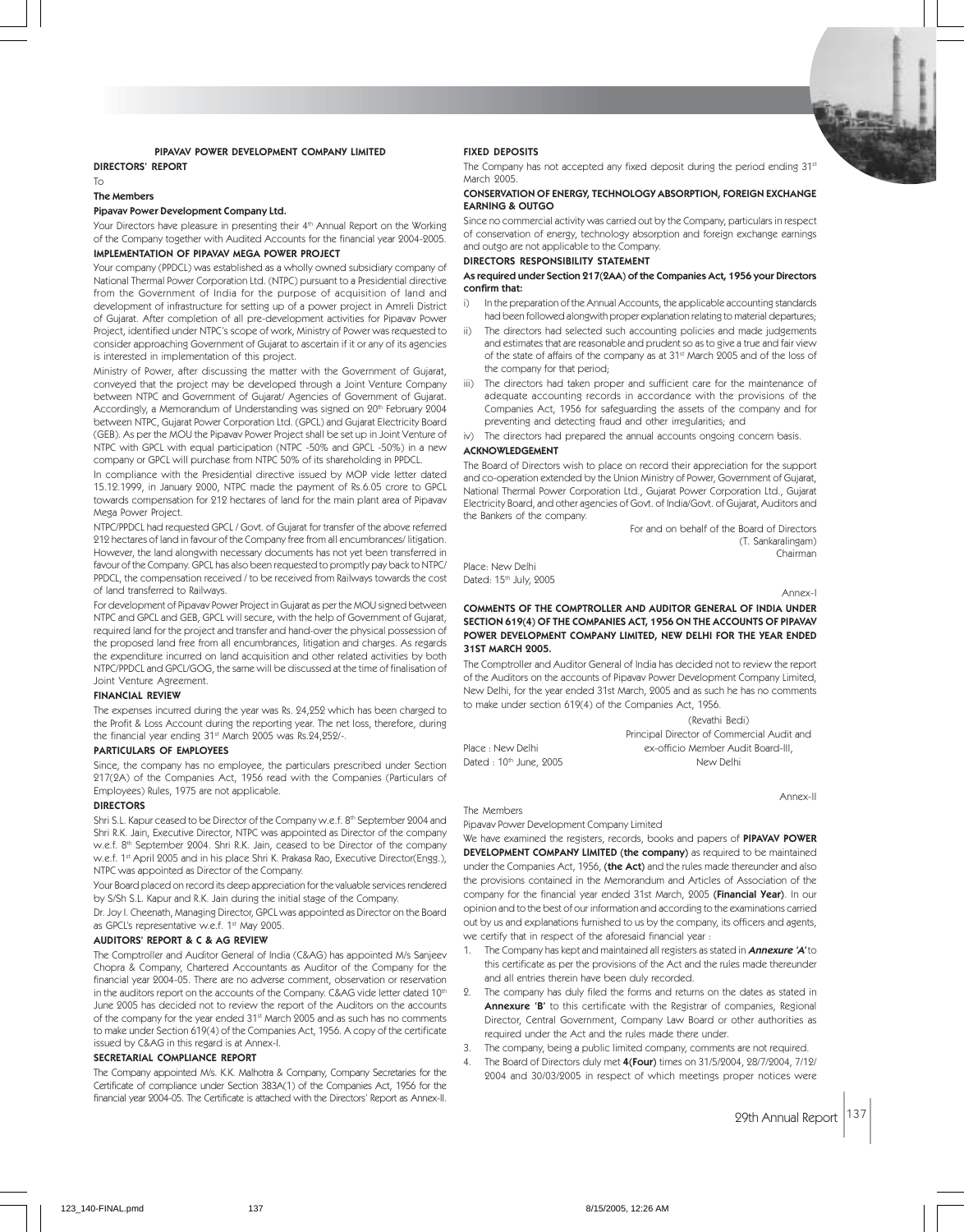

given and the proceedings were properly recorded and signed including the circular resolutions passed in the Minutes Book Maintained for the purpose.

- 5. The company has not closed its Register of Members or Debenture holders for the financial year.
- 6. The Annual General Meeting for the financial year ended on 31st March, 2004 was held on 28th July, 2004 after giving due notice to the members of the company and other concerned and the resolutions passed thereat were duly recorded in Minutes Book maintained for the purpose.
- 7. No Extra-Ordinary General Meeting was held during the financial year.
- 8. The company has not advanced any loans to its directors or persons or firms or companies referred to under section 295 of the Act during the financial year.
- 9. The company has not entered into any contracts falling within the purview of Section 297 of the Act.
- 10. The company was not required to make any entries in the register maintained under section 301(1) of the Act. However, it made all the necessary entries in the register maintained u/s 301(3).
- 11. As there were no instances falling within the purview of section 314 of the Act, the company has not obtained any approvals from the Board of Directors, Members or Central Government.
- 12. The company has not issued any duplicate share certificates during the financial year. 13. The company has:
- (i) delivered all the certificates on transfer / transmission of securities in accordance with the provisions of the Act.
- (ii) not deposited any amount in a separate bank account as no dividend was declared during the financial year.
- (iii) not posted warrants to any member of the company as no dividend was declared during the financial year.
- (iv) not transferred any amount in Inversot Education and Protection Fund during the financial year.
- (v) duly complied with the requirements of section 217 of the Act.
- 14. The Board of Directors of the company is duly constituted and the appointment of directors, additional directors, alternate directors and directors to fill casual vacancies have been duly made.
- 15. The company has not appointed any Managing Director / Whole Time Director/ Manager during the financial year.
- 16. The company has not appointed any sole-selling agents during the financial year.
- 17. The company has not obtained any approvals of the Central Government, Company Law Board, Regional Director, Registrar of Companies and/or such authorities prescribed under the various provisions of the Act during the financial year.
- 18. The directors have disclosed their interest in other firms/companies to the Board of Drectors pursuant to the provisions of the Act and the rules made thereunder.
- 19. The company has not issued any shares, debentures or other securities during the financial year.
- 20. The company has not bought back any shares during the financial year.
- 21. There was no redemption of preference shares or debentures during the financial year.
- 22. There were no transactions necessitating the company to keep in abeyance the rights to dividend, rights shares and bonus shares pending registration of transfer of shares.
- 23. The company has not invited / accepted any deposits including any unsecured loans falling within the purview of Section 58 A during the financial year.
- 24. The company has not made any borrowings during the financial year ended 31st March, 2005.
- 25. The company has not made any loans or advances or given guarantees or provided securities to other bodies corporate and consequently no entries have been made in the register kept for the purpose.
- 26. The company has not altered the provisions of the Memorandum with respect to situation of the company's registered office from one state to another during the financial year under scrutiny.
- 27. The company has not altered the provisions of the Memorandum with respect to the objects of the company during the financial year under scrutiny.
- 28. The company has not altered the provisions of the Memorandum with respect to name of the company during the financial year under scrutiny.
- 29. The company has not altered the provisions of the Memorandum with respect to share capital of the company during the financial year under scrutiny.
- 30. The company has not altered its Articles of Association during the financial year.
- 31. There was no prosecution initiated against or show cause notices received by
- 138 29th Annual Report

the company and no fines or penalties or any other punishment was imposed on the company during the financial year, for offences under the Act.

- 32. The company has not received any money as security from its employees during the financial year.
- 33. The company has not constituted provident fund trust for its employee or class of its employees as contemplated under section 418 of the Act.

|                   | Company Secretaries |
|-------------------|---------------------|
| Place : New Delhi | K.K. Malhotra       |
| Date : 30.05.05   | C.P. No. 446        |
|                   |                     |

For K.K. Malhotra & Co.

Annexure 'A'

Registers as maintained by the company.

- 1. Register of Members u/s 150
- 2. Index of Members u/s 151
- 3. Register of transfers
- 4. Books of Accounts u/s 209
- 5. Register of particulars of contracts in which directors are interested u/s 301
- 6. Registers of Directors, Managing Director, Manager and Secretary under sec 303
- 7. Register of Directors' Shareholdings u/s 307
- 8. Register of Directors' Attendance
- 9. Minutes Books for General Meetings / Board Meetings
- 10. Register of Share application & allotment

#### Annexure 'B'

Forms and Returns as filed by the company with the Registrar of Companies, Regional Director, Central Government or other authorities during the financial year ending on 31st March, 2005.

- 1. Balance Sheet u/s 220 on 18/8/2004
- 2. Compliance Certificates u/s 383A on 18/8/2004
- 3. Form No. 32 u/s 303(2) on 13/9/2004
- 4. Annual Returns u/s 159 on 21/9/2004

### Accounting Policies

The accounts have been prepared under historical cost convention on accrual basis as per the applicable Accounting Standards.

#### PIPAVAV POWER DEVELOPMENT COMPANY LIMITED BALANCE SHEET AS AT 31ST MARCH 2005  $(Amount in Re)$

|                                 |              | <b>Schedule</b><br>No. | 31.3.2005  | 31.3.2004  |
|---------------------------------|--------------|------------------------|------------|------------|
|                                 |              |                        |            |            |
| <b>SOURCES OF FUNDS</b>         |              |                        |            |            |
| <b>SHAREHOLDERS' FUNDS</b>      |              |                        |            |            |
| Capital                         |              | 1                      | 3,650,000  | 3,650,000  |
|                                 | <b>TOTAL</b> |                        | 3,650,000  | 3,650,000  |
| <b>APPLICATION OF FUNDS</b>     |              |                        |            |            |
| <b>CURRENT ASSETS, LOANS</b>    |              |                        |            |            |
| <b>AND ADVANCES</b>             |              |                        |            |            |
| Cash and Bank balances          |              | 2                      | 17,632     | 39,372     |
| Loans & Advances                |              | 3                      | 60,500,000 | 60,500,000 |
|                                 |              |                        | 60,517,632 | 60,539,372 |
| <b>LESS: CURENT LIABILITIES</b> |              |                        |            |            |
| <b>AND PROVISIONS</b>           |              |                        |            |            |
| Liabilities                     |              | $\overline{4}$         | 60,517,632 | 60,515,120 |
| Net Current Assets              |              |                        |            | 24,252     |
| Miscellaneous Expenditure       |              |                        |            |            |
| (to the extent not written      |              |                        |            |            |
| off or adjusted)                |              | 5                      |            |            |
| Profit & Loss Account           |              |                        | 3,650,000  | 3,625,748  |
| <b>TOTAL</b>                    |              |                        | 3,650,000  | 3,650,000  |
| Notes on Accounts               |              | 6                      |            |            |

Schedules 1 to 6 , accounting policies and cashflow statement form integral part of Accounts.

For and on behalf of Board of Directors

(K. Prakasa Rao) (T. Sankaralingam) Director Chairman

As per our Report of even date For Sanjeev Chopra & Co. Chartered Accountants (Praveen Kumar) Partner Place : New Delhi Dated : 30<sup>th</sup> May 2005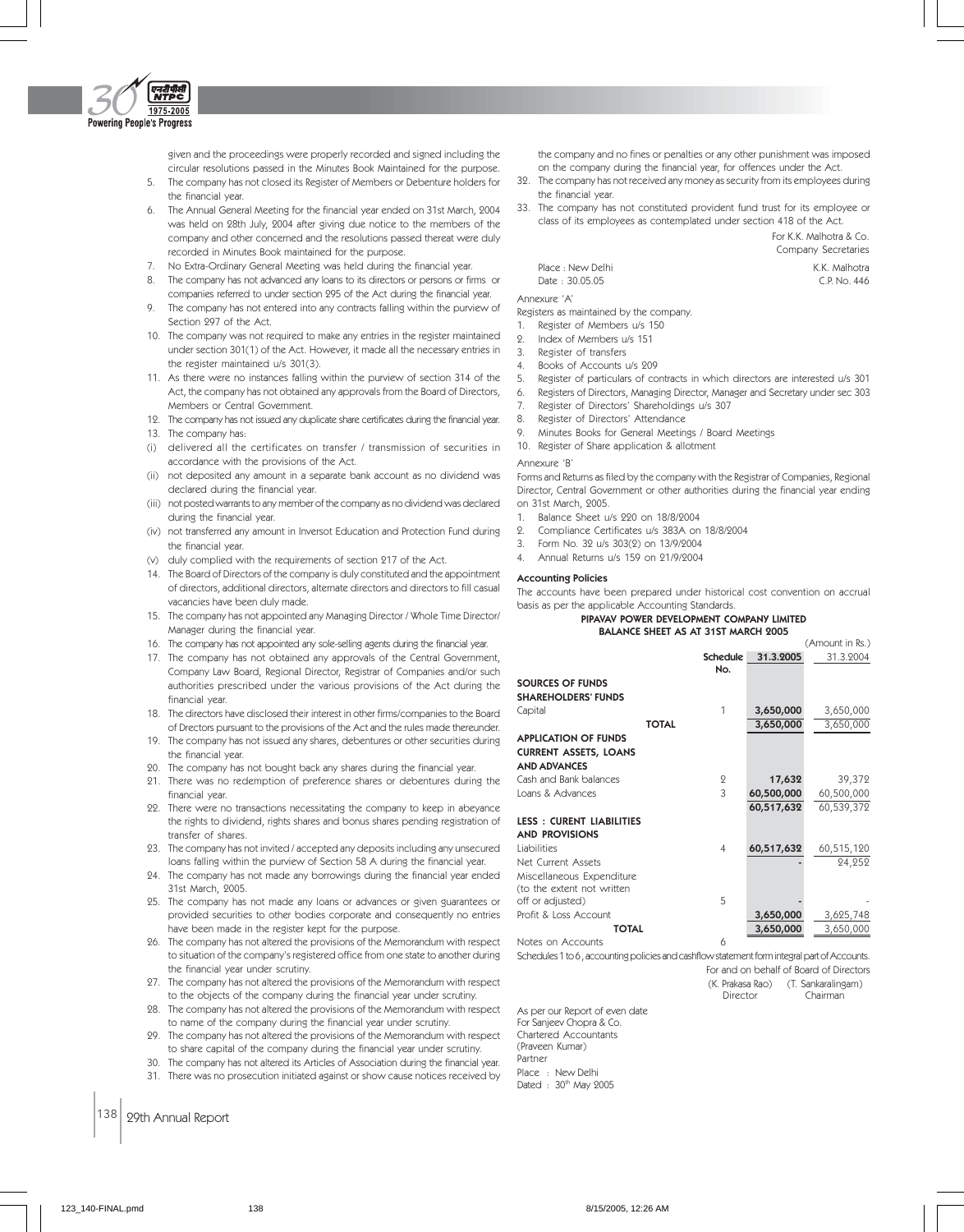

 $- 772,200$ 

# PIPAVAV POWER DEVELOPMENT COMPANY LIMITED PROFIT AND LOSS ACCOUNT FOR THE YEAR ENDED 31ST MARCH 2005 Rounded in Rs.

|                                                                         | <b>Current Year</b>                     | Previous Year      | Preliminary Expense                                |
|-------------------------------------------------------------------------|-----------------------------------------|--------------------|----------------------------------------------------|
| <b>EXPENDITURE</b>                                                      |                                         |                    | Pre-operative exper                                |
| Miscellaneous Expenses                                                  |                                         | 50                 | Survey and Investiga                               |
| Filing fees                                                             | 2,000                                   | 2,500              | Less: Transferred to                               |
| Bank charges                                                            | 300                                     |                    |                                                    |
| Secretarial audit fees                                                  | 4,408                                   | 4,320              | <b>SCHEDULE-6</b>                                  |
| Audit fees                                                              | 17,544                                  | 10,800             | <b>Notes on Accounts</b><br>Pursuant to Pre:<br>1. |
| Survey and Investigation expenses written off                           |                                         | 2,810,162          | National Therma                                    |
| Preliminary and Pre-operative expenses written off                      |                                         | 797,916            | Rs.6,05,00,000                                     |
| Total                                                                   | 24,252                                  | 3,625,748          | Gujarat to M/s G<br>by NTPC on be                  |
| Profit/ (Loss) before Tax                                               | (24, 252)                               | (3,625,748)        | accordingly it h                                   |
| Provision for Current Tax                                               |                                         |                    | transferred in th                                  |
| Profit/ (Loss) after current Tax<br>Provision for deffered tax          | (24, 252)                               | (3,625,748)        | 2.<br>GPCL has given<br>for transfer of 3          |
| Profit/ (Loss) after tax                                                | (24, 252)                               | (3,625,748)        | new railway line                                   |
| Balance brought forward                                                 | (3,625,748)                             |                    | has since been                                     |
| Balance carried to Balance sheet                                        | (3,650,000)                             | (3,625,748)        | of land transferr<br>GPCL once the                 |
| Earnings per share (Equity share,                                       |                                         |                    | 3.<br>Previous year fi                             |
| face value Rs.10/- each) - Basic and Diluted                            | (0.07)                                  | (9.93)             | 4.<br>Related Party D                              |
|                                                                         | For and on behalf of Board of Directors |                    | The compa<br>a                                     |
|                                                                         | (K. Prakasa Rao)                        | (T. Sankaralingam) | Corporation                                        |
|                                                                         | Director                                | Chairman           | Key Manager<br>b.                                  |
| As per our attached report of even date.<br>For Sanjeev Chopra & Co.    |                                         |                    | Shri T.Sanka                                       |
| Chartered Accountants                                                   |                                         |                    | Shri S.L. Kaj                                      |
| (Praveen Kumar)                                                         |                                         |                    | Shri S. Trive                                      |
| Partner                                                                 |                                         |                    | Shri R.K. Jai                                      |
| Place : New Delhi                                                       |                                         |                    | c. The Key Ma                                      |
| Dated: 30th May 2005                                                    |                                         |                    | part-time ba<br>remuneratio                        |
| PIPAVAV POWER DEVELOPMENT COMPANY LIMITED                               |                                         |                    | (being full-t                                      |
| <b>SCHEDULE 1</b>                                                       |                                         | Rounded in Rs.     | 5.<br>Information pur                              |
| <b>CAPITAL</b>                                                          | 31.03.2005                              | 31.03.2004         | <b>BALANCE SHEET AI</b>                            |
| Authorised                                                              |                                         |                    | <b>Registration Det</b><br>1.                      |
| 10,000,000 equity shares of Rs. 10/- each                               | 100,000,000                             | 100,000,000        | Registration No.                                   |
| (previous year 10,000,000 equity shares<br>of Rs. 10/- each)            |                                         |                    |                                                    |
| Issued, Subscribed and Paid-up                                          |                                         |                    | Balance Sheet D                                    |
| 365,000 equity shares of Rs. 10/- each                                  | 3,650,000                               | 3,650,000          | 2. Capital Raised o                                |
| (Previous year 365,000 equity shares of                                 |                                         |                    | Public                                             |
| Rs. 10/- each) are held by the holding company,                         |                                         |                    | $N$                                                |
| National Thermal Power Corporation Ltd.<br>and its nominees             |                                         |                    |                                                    |
|                                                                         |                                         |                    | <b>Bonus</b>                                       |
|                                                                         |                                         |                    | ΝI<br>- 1                                          |
| <b>SCHEDULE 2</b>                                                       | 3,650,000                               | 3,650,000          | 3.<br>Position of Mo                               |
| <b>CASH AND BANK BALANCES</b>                                           |                                         |                    | Total L                                            |
| Cash in hand                                                            | 749                                     | 749                | $\overline{4}$<br>6                                |
| Balances with schedule Banks                                            |                                         |                    | Source of Fund<br>Paid ur                          |
| - Current Account                                                       | 16,883                                  | 38,623             | 3 6 5                                              |
|                                                                         | 17,632                                  | 39,372             | Secure                                             |
| <b>SCHEDULE 3</b>                                                       |                                         |                    | $N$   I                                            |
| <b>LOANS &amp; ADVANCES</b><br>(Advances recoverable in cash or in kind |                                         |                    | Application of                                     |
| for value to be received)                                               |                                         |                    | Net Fix                                            |
| Advance to Gujarat Power Corporation Limited                            |                                         |                    | $N$                                                |
| Unsecured, considered good                                              | 60,500,000                              | 60,500,000         | Net Cl<br>$N$                                      |

# SCHEDULE 5 MISCELLANEOUS EXPENDITURE

| (To the extent not writen off or Adjusted) |  |
|--------------------------------------------|--|
| Preliminary Expenses                       |  |

| Pre-operative expenses                     | - | 25,716    |
|--------------------------------------------|---|-----------|
| Survey and Investigation expenses          |   | 2,810,162 |
| Less: Transferred to Profit & Loss Account |   | 3,608,078 |
|                                            | - |           |

1. Pursuant to Presidential Directive received under Articles of Association of<br>National Thermal Power Corporation Limited (NTPC), NTPC had paid a sum of<br>Rs.6,05,00,000 for acquisition of 212 hectares of land in Amreli Dis Gujarat to M/s Gujarat Power Corporation Ltd. (GPCL). The payment was made by NTPC on behalf of Pipavav Power Development Company Limited and has been shown as advance to GPCL. The land is yet to be he name of the Company.

No Objection Certifiacte to Revenue Deptt. of Govt. of Gujarat for transfer of 3.68 hectare of land (out of 212 hectare) to Railways for laying<br>new railway line between Rajula and Pipavav port. An amount of Rs. 10.85 Lac<br>has since been received by GPCL from Western Railways. Cost of red to Railways and received by GPCL shall be recovered from net cost of the land is determined.

igures have been regrouped/rearranged wherever necessary. isclosures

- iny is a wholly owned subsidiary of National Thermal Power Limited (NTPC Ltd.)
- ment Personnel (appointed by the Holding Copmany i.e. NTPC Ltd.) aralingam Chairman

| Shri S.L. Kapur | Director | Ceased to be Director w.e.f. 08.09.04 |
|-----------------|----------|---------------------------------------|
| Shri S. Trivedi | Director |                                       |
|                 |          |                                       |

in Director Appointed w.e.f. 08.09.04

nagement Personnel are on appointment to the company on part-time basis from the Holding Company NTPC Ltd. The company pays no on to the key management personnel as their remuneration time employees of the Holding Company) is paid by NTPC Ltd.

# suant to part IV of Scheduled VI of the Companies Act, 1956. BSTRACT AND COMPANY'S GENERAL BUSINESS PROFILE:

| <b>Authorised</b>                                                                                         |                  |             | 1. | <b>Registration Detail</b>                                                      | Code: 0<br>5 5<br>State             |
|-----------------------------------------------------------------------------------------------------------|------------------|-------------|----|---------------------------------------------------------------------------------|-------------------------------------|
| 10,000,000 equity shares of Rs. 10/- each<br>(previous year 10,000,000 equity shares<br>of Rs. 10/- each) | 100,000,000      | 100,000,000 |    | $\Omega$<br>Registration No. $ U $ 4   0  <br>$\Omega$<br>.5<br>0<br>10<br>Date | 5<br>0 8<br>G<br>3<br>Year<br>Month |
| Issued, Subscribed and Paid-up                                                                            |                  |             |    | 3 <br>$\mathbf{1}$<br>Balance Sheet Date                                        | 0 3<br>2005                         |
| 365,000 equity shares of Rs. 10/- each                                                                    | 3,650,000        | 3,650,000   |    | 2. Capital Raised during the year (Amounts in Rs. Thousand)                     |                                     |
| (Previous year 365,000 equity shares of<br>Rs. 10/- each) are held by the holding company,                |                  |             |    | Public Issue<br>N                                                               | Right issue<br>Ν                    |
| National Thermal Power Corporation Ltd.                                                                   |                  |             |    | Bonus Issue                                                                     | Private Placement                   |
| and its nominees                                                                                          |                  |             |    | $\overline{\mathsf{N}}$                                                         | $\mathbb N$                         |
|                                                                                                           | 3,650,000        | 3,650,000   | 3. | Position of Mobilisation and Deployment of Funds (Amount in Rs. Thousand)       |                                     |
| <b>SCHEDULE 2</b>                                                                                         |                  |             |    | <b>Total Liabilities</b>                                                        | <b>Total Assets</b>                 |
| <b>CASH AND BANK BALANCES</b>                                                                             |                  |             |    | 1 6 8<br>6 4                                                                    | 6 4 1 6 8                           |
| Cash in hand                                                                                              | 749              | 749         |    | Source of Funds                                                                 |                                     |
| Balances with schedule Banks                                                                              |                  |             |    | Paid up Capital                                                                 | Reserve & Surplus                   |
| - Current Account                                                                                         | 16,883<br>17,632 | 38,623      |    | 3 6<br>50                                                                       | IN.                                 |
| <b>SCHEDULE 3</b>                                                                                         |                  | 39,372      |    | Secured Loans                                                                   | Unsecured Loans                     |
| <b>LOANS &amp; ADVANCES</b>                                                                               |                  |             |    | IN.<br>ΤĿ<br><b>Application of Funds</b>                                        | $N$ $ l $                           |
| (Advances recoverable in cash or in kind                                                                  |                  |             |    | Net Fixed Assets                                                                | Investments                         |
| for value to be received)                                                                                 |                  |             |    | IN.                                                                             | IN.                                 |
| Advance to Gujarat Power Corporation Limited                                                              |                  |             |    | Net Current assets                                                              | Misc. Expenditure                   |
| Unsecured, considered good                                                                                | 60,500,000       | 60,500,000  |    | $N$ $ $ $ $ $ $ $ $                                                             | $N+L$                               |
| <b>SCHEDULE 4</b>                                                                                         |                  |             |    | AccumulatedLosses                                                               |                                     |
| <b>CURRENT LIABILITIES &amp; PROVISIONS</b>                                                               |                  |             |    | $6 \mid 5 \mid 0$<br> 3                                                         |                                     |
| <b>Sundry Creditors</b>                                                                                   |                  |             | 4. | Performance of Company (Amount in Rs. Thousand)                                 |                                     |
| For goods and services                                                                                    |                  |             |    | Turnover                                                                        | <b>Total Expenditure</b>            |
| -Others                                                                                                   | 17,632           | 15,120      |    | $\overline{\mathsf{N}}$<br>Loss Before Tax                                      | 2 4<br>Loss After Tax               |
|                                                                                                           | 17,632           | 15,120      |    | $\mathbf{2}$<br>$\overline{4}$                                                  | 2 4                                 |
| Advance from                                                                                              |                  |             |    | Earning Per Share in Rs.                                                        | Dividend                            |
| National Thermal Power Corporation Ltd.                                                                   | 60,500,000       | 60,500,000  |    | $(-)$<br>$\Omega$<br>0 <sub>1</sub>                                             | NI I<br>L.                          |
|                                                                                                           | 60,517,632       | 60,515,120  |    |                                                                                 |                                     |
|                                                                                                           |                  |             |    |                                                                                 |                                     |
|                                                                                                           |                  |             |    |                                                                                 |                                     |